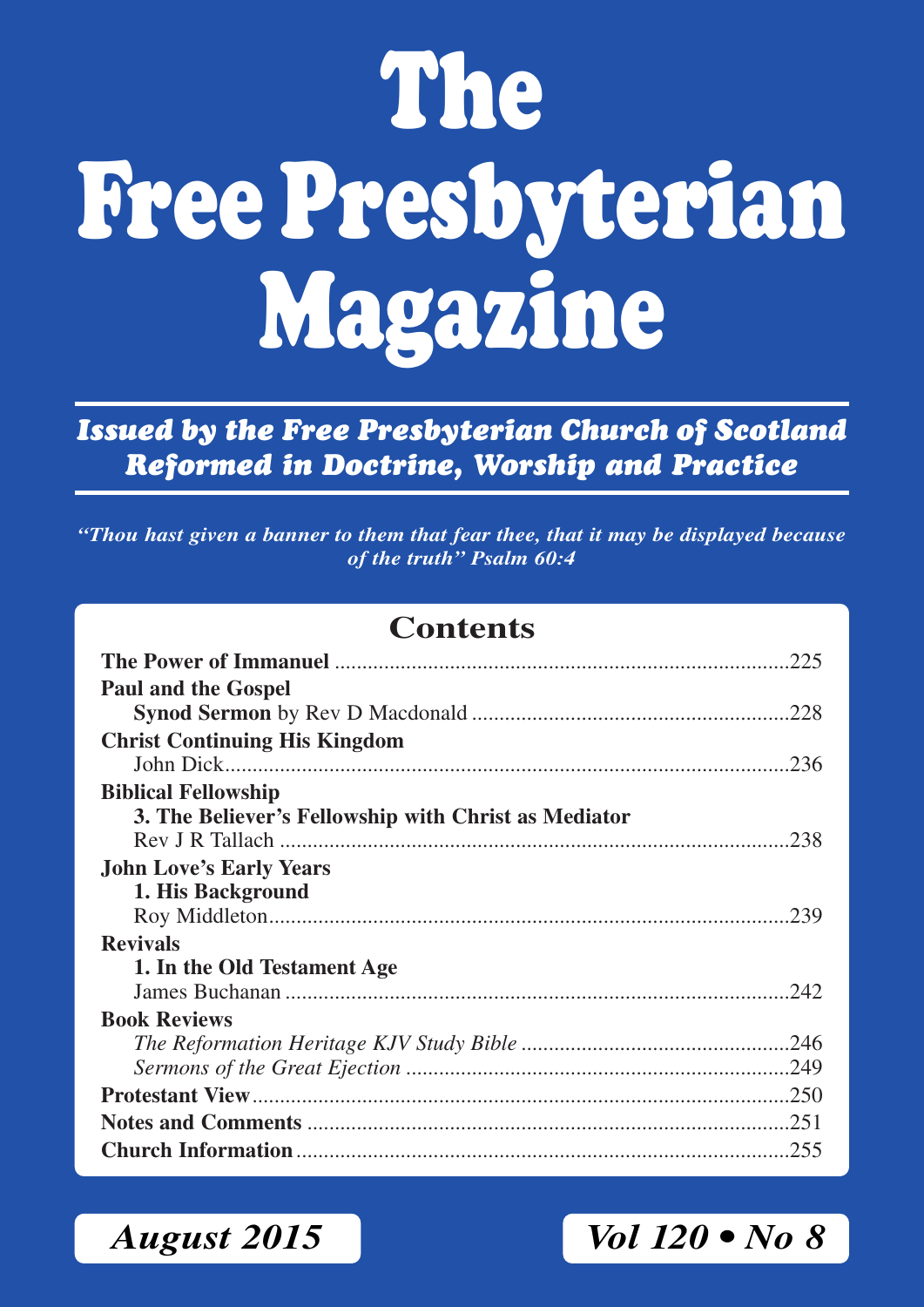### **The Free Presbyterian Church of Scotland**

**Moderator of Synod:** Rev K M Watkins, 1 North Street, Barnoldswick, BB18 5PE.

**Clerk of Synod:** Rev J MacLeod MA, 6 Church Avenue, Sidcup, Kent, DA14 6BU; tel: 020 8309 1623, e-mail: JMacL265@aol.com.

**Assistant Clerk:** Rev J R Tallach MB ChB, 2 Fleming Place, Stornoway, HS1 2NH; tel: 01851 702501.

**General Treasurer:** Mr W Campbell, 133 Woodlands Road, Glasgow, G3 6LE; tel: 0141 332 9283, fax 0141 332 4271, e-mail: wc.fpchurch@btconnect.com.

**Law Agents:** Brodies LLP, 15 Atholl Crescent, Edinburgh, EH3 8AH; tel: 0131 228 3777.

#### **Clerks to Presbyteries:**

**Northern:** Rev D W B Somerset BSc DPhil, 18 Carlton Place, Aberdeen, AB15 4BQ; tel: 01224 645250.

**Southern:** Rev R MacLeod BA, 4 Laurel Park Close, Glasgow, G13 1RD; tel: 0141 954 3759.

**Western:** Rev D A Ross, F P Manse, Laide, IV22 2NB; tel: 01445 731340.

**Outer lsles:** Rev K D Macleod BSc, F P Manse, Ferry Road, Leverburgh, Isle of Harris, HS5 3UA; tel: 01859 520271. **Australia and New Zealand:** Rev G B Macdonald BSc, 60 Hamilton St, Riverstone, NSW 2765; tel. 02 9627 3408. **Zimbabwe**: Rev S Khumalo, Stand No 56004, Mazwi Road, Lobengula, PO Magwegwe, Bulawayo; tel: 00263 9407131.

**Zimbabwe Mission Office:** 9 Robertson Street, Parkview, Bulawayo; tel: 002639 62636, fax: 002639 61902, e-mail: fpchurch@gmail.com.

#### **Residential Care Homes:**

Ballifeary House, 14 Ness Walk, Inverness, IV3 5SQ; tel: 01463 234679.

Leverburgh Residential Care Home, Ferry Road, Leverburgh, Isle of Harris, HS5 3UA; tel: 01859 520296.

**Website of the Free Presbyterian Church of Scotland:** www.fpchurch.org.uk.

### **The Free Presbyterian Magazine**

Published by The Free Presbyterian Church of Scotland (Scottish Charity Number SC003545). Subscriptions and changes of address to be sent to the General Treasurer, Mr W Campbell, 133 Woodlands Road, Glasgow, G3 6LE; tel: 0141 332 9283. The subscription year begins in January. Prices are on back cover. One month's notice is required for change of address. Queries about delivery of the magazines should be sent to the General Treasurer, not the printer.

**Editor:** Rev K D Macleod BSc, F P Manse, Ferry Road, Leverburgh, Isle of Harris, HS5 3UA. Tel: 01859 520271; e-mail: kdmacleod@gmail.com. Unsigned articles are by the Editor.

**Editorial Board:** The Editor, Rev A W MacColl, Mr K H Munro, Rev D W B Somerset.

**Deadline for sending material to the Editor:** The beginning of the month previous to publication.

**The Gaelic Supplement** (quarterly): Editor: Rev A W MacColl MA PhD, F P Manse, Swainbost, Isle of Lewis, HS2 0TA. Available free on request.

**Youth Magazine:** *The Young People's Magazine*. Editor: Rev K D Macleod BSc.

### **Communions**

**January:** *First Sabbath:* Nkayi; *Fourth:* Auckland, Inverness, New Canaan.

**February:** *First Sabbath:* Broadstairs*; Second:* Dingwall; *Third:* Stornoway; Wellington; *Fourth:* Larne, North Uist, Zenka. **March:** *Second Sabbath:* Ness, Portree, Tarbert; *Third:* Halkirk, Kyle of Lochalsh; *Fourth:* Barnoldswick; *Fifth:* Ingwenya, North Tolsta.

**April:** *First Sabbath:* Gisborne; *Second:* Leverburgh, Maware, Staffin; *Third:* Chesley, Laide; *Fourth***:** Glasgow; Mbuma. **May:** *First Sabbath:* Aberdeen, Grafton, London; *Second:* Achmore, Donsa, Scourie; *Third:* Edinburgh; *Fifth***:** Chiedza.

**June:** *First Sabbath:* Perth; *Second:* Nkayi, Santa Fe, Shieldaig; *Third:* Lochcarron, Uig; *Fourth:* Bulawayo, Gairloch, Inverness, Raasay.

**July:** *First Sabbath:* Beauly; *Second:* Bonar Bridge, Staffin; *Third:* Applecross, Auckland, Fort William; *Fourth:* Cameron, Struan.

**August:** *First Sabbath:* Dingwall; *Second:* Leverburgh, New Canaan, Somakantana; *Third:* Laide; *Fourth:* Farr, Vatten; *Fifth:* Stornoway, Zenka.

**September:** *First Sabbath:* Chesley, Sydney, Ullapool; *Second:* Halkirk, Munaka, Portree; *Third:* Tarbert; *Fourth:* Aberdeen, Barnoldswick, Ingwenya, North Uist.

**October:** *First Sabbath:* Dornoch, Grafton, Lochcarron, North Tolsta; *Second:* Gairloch, Ness; *Third:* London; *Fourth:* Edinburgh, Gisborne, Uig, Mbuma.

**November:** *Second Sabbath:* Glasgow; *Fifth:* Chiedza.

**December:** *First Sabbath:* Singapore; *Second:* Tauranga. *Third*: Bulawayo, Santa Fe.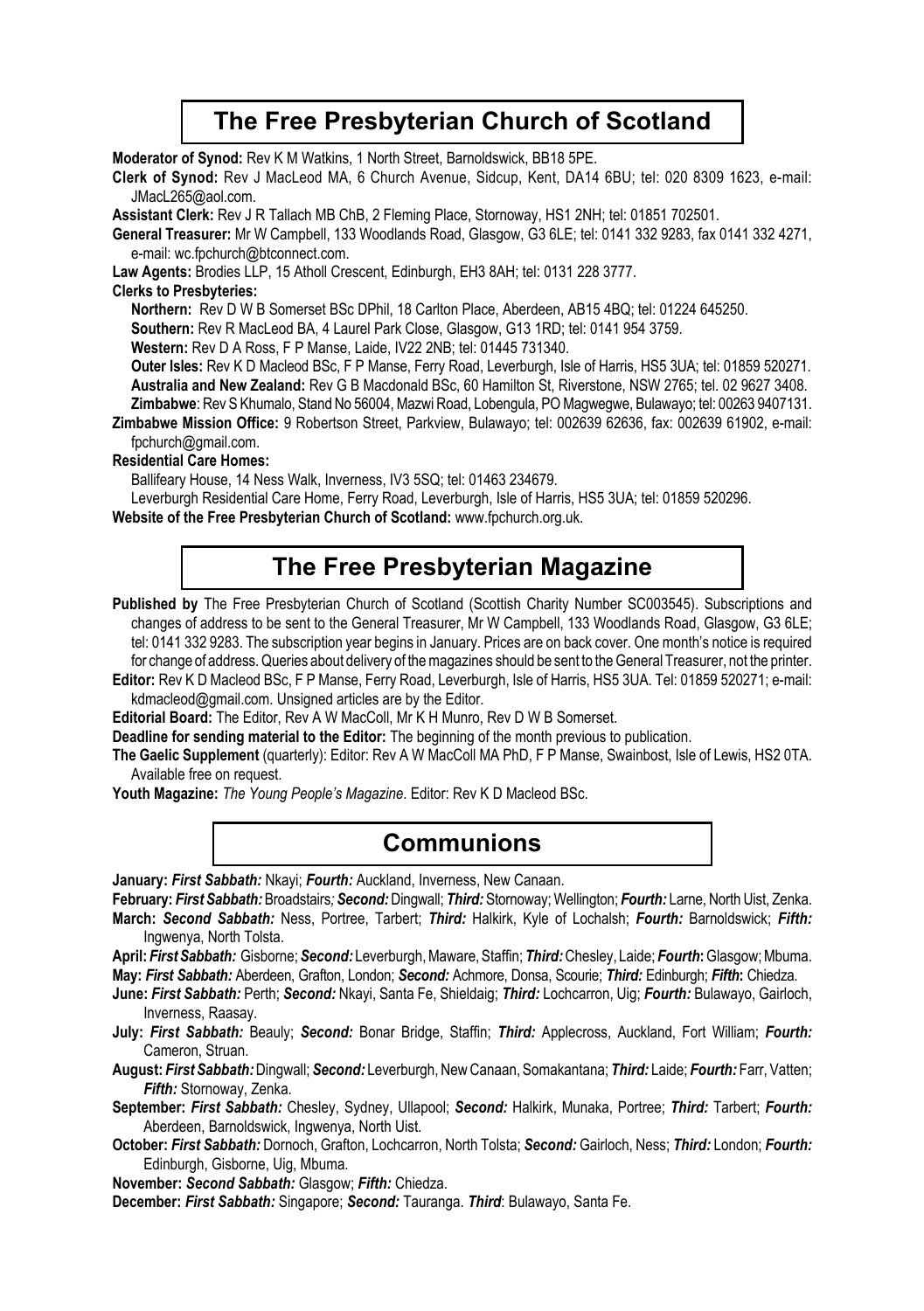# **The Free Presbyterian Magazine**

Volume 120 August 2015 Number 8

# **The Power of Immanuel**

Jesus had been teaching a crowd of people. After He had sent them away,<br>He and His disciples set off to sail across the Sea of Galilee. But a wind **Tesus had been teaching a crowd of people. After He had sent them away,** blew up, so strongly that the waves were coming over the side of the ship. It was nearly swamped, and the disciples were afraid, though at least some of them were experienced in handling boats. In reality, however, they were in no danger whatever, for Jesus was with them in the ship. Yet they did not understand that. Jesus later accused them of having "no faith" – no faith in His power to keep them safe in these particular circumstances – even although He was asleep at the boat's stern. "What a picture of innocent Humanity!" David Brown exclaims, in his commentary on the Gospels, about Christ.

Unthinkingly, the disciples wakened Jesus. Unbelievingly, they asked, as Mark tells us, "Master, carest Thou not that we perish?" He did not quite then rebuke them, but "He arose, and rebuked the wind, and said unto the sea, Peace, be still. And the wind ceased, and there was a great calm" (4:40). The disciples' response was to ask each other: "What manner of man is this, that even the wind and the sea obey Him?"

And what kind of man was He? He was the God-man. He was Immanuel, as Isaiah prophesied; and Matthew translates it: "God with us" (1:23). David Dickson, commenting on this verse, asks, "Who can by His own merit and effectual power save from sin, except God?" And he answers his own question thus: "Only such a Jesus as is verily God, really Immanuel, God incarnate, the true reconciler of God and man". Only One with the divine power He demonstrated on the Sea of Galilee could save from sin – could do all that was necessary to deliver a countless multitude of human beings from sin and from all its consequences, and to merit for them all the blessings of salvation in time and eternity.

At the very beginning of his Gospel, John focuses our attention on the Person he calls "the Word", the One who conveys to mankind what is in the mind of God. "In the beginning was the Word," says John; before anything had been created, the Word was already in existence. Indeed he makes the two statements: "The Word was God", and, "The Word was *with* God"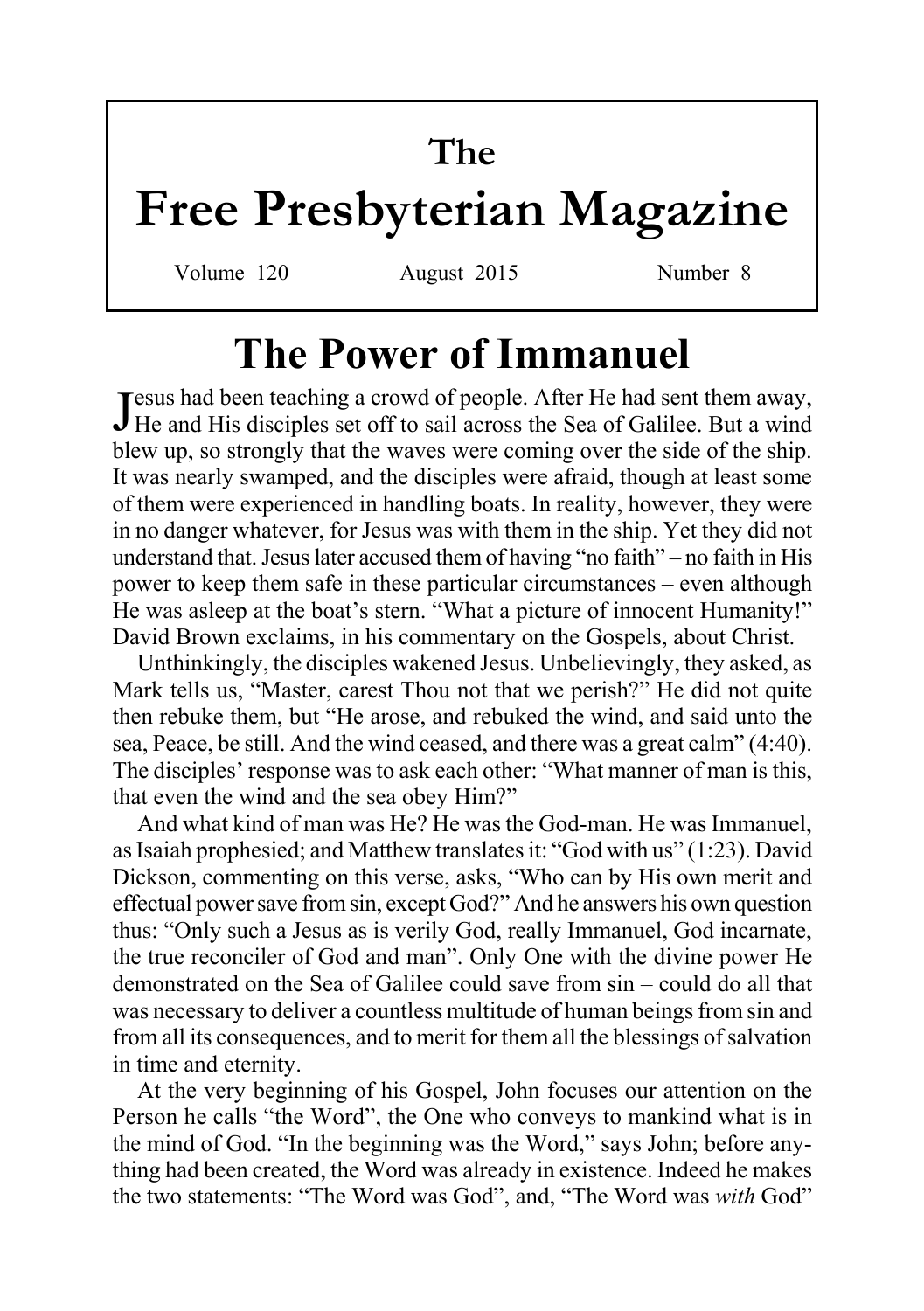– pointing to the facts that the Person he was describing was divine and that He was not the only divine Person. There is one God, but as we learn from other parts of Scripture, this one God exists in three Persons who are "the same in substance, equal in power and glory," as *The Shorter Catechism* expresses this profound truth.

Almost immediately, John goes on to describe the Word as Creator: "All things were made by Him; and without Him was not any thing made that was made". And this divine Person came into the world that He had made, as John testifies further: "The Word was made flesh, and dwelt among us, (and we beheld His glory, the glory as of the only begotten of the Father,) full of grace and truth" (Jn 1:14). John and the other disciples lived with Him and were conscious of His divine glory. So John describes the Word in terms that imply that He was the only begotten Son of God. The One who took human nature for the salvation of sinners was God the Son, who from all eternity had been with God the Father, and also with God the Holy Spirit. Thus the One who was recognised everywhere as Jesus of Nazareth was not only man but God – God with us. Accordingly there should have been no doubt about Jesus' power; it should have been no surprise to find Him quieting the wind and the sea by merely uttering a few words of authoritative, divine command. His power is unlimited. Nothing is too hard for Him.

This is what Jesus showed again and again while He was in this world. Luke records a time when Jesus delivered a man in the synagogue from devilpossession: "They were all amazed, and spake among themselves, saying, What a word is this! For with authority and power He commandeth the unclean spirits, and they come out" (Lk 4:36). No wonder they were amazed! This was what no mere man could do. It required divine power. And He had divine power, for He was and is God.

Human power was altogether insufficient to bring about instant healing. Jesus, God with us, performed many such miracles; they were intended to illustrate the power that was needed to bring about spiritual healing in fallen sinners: the power of Jesus to give them, for instance, spiritual eyesight and spiritual hearing – to make it possible for them to see Jesus by faith and to receive in their innermost souls the warnings of the law and the encouragements of the gospel. There is no limit to the power of this great Physician to do works of spiritual healing in the souls of sinners as they listen to the good news of salvation being preached, or as they read these truths for themselves in the Scriptures.

In particular, the miracle of casting out devils illustrates Jesus' power to deliver sinners from the power of Satan, who holds them captive. Satan showed his power in the Garden of Eden when he snatched Adam and Eve out of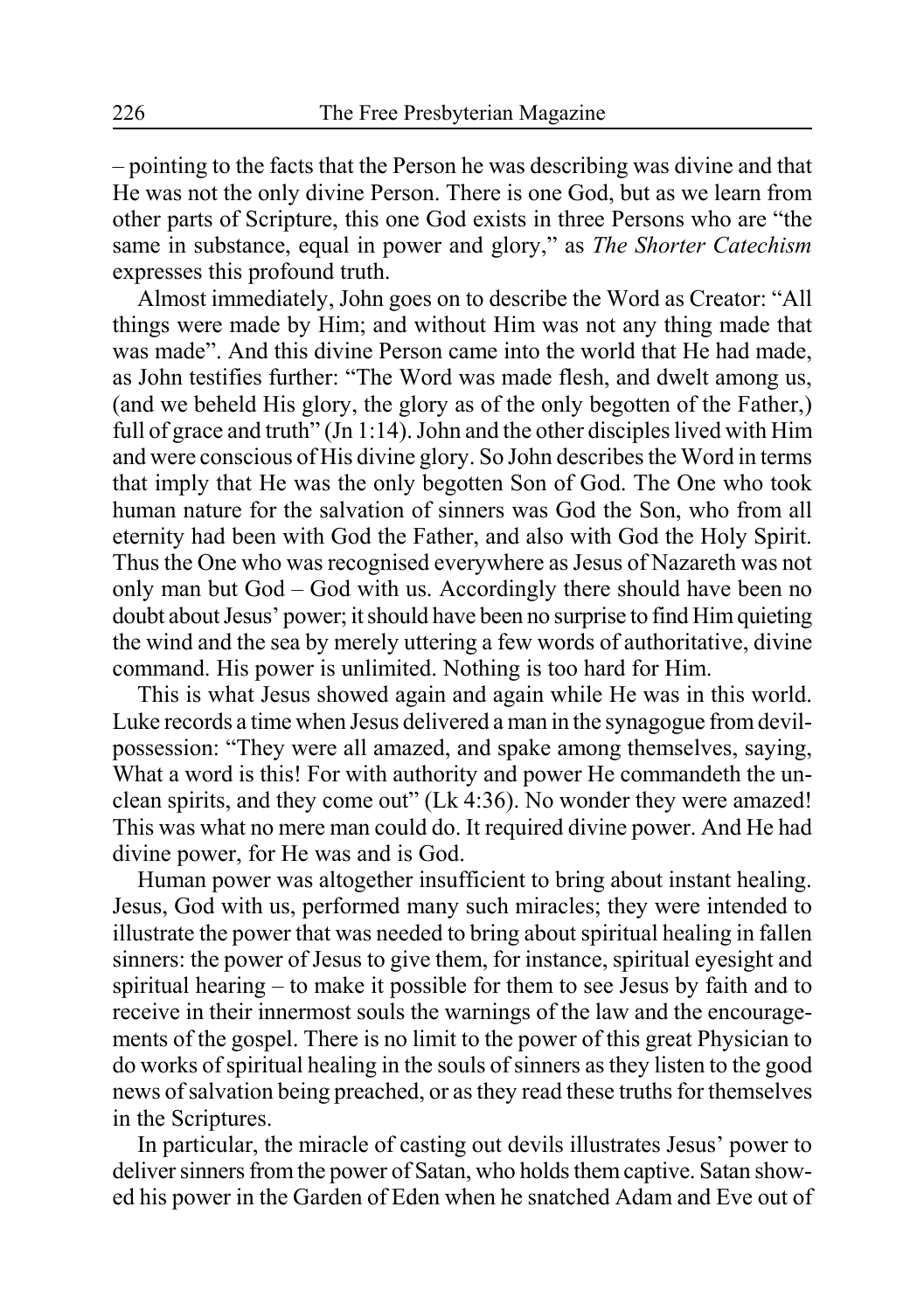a state of perfect holiness and happiness and brought them, through his temptations, into his fallen kingdom. From that state they could not deliver themselves; nor could any of their descendants; nor could any angel. Divine power was needed, the power of Immanuel. So the angel told Joseph: "Thou shalt call His name Jesus: for *He shall save His people from their sins*" (Mt 1:21). Just as He had power to heal the sick and to cast out devils, so He had power and authority to save from sin and from the kingdom of darkness all whom the Father had given to Him in the covenant of grace.

Apart from divine power, sinners are unwilling to come to Christ; they need the Holy Spirit to work powerfully in their souls on the basis of what Immanuel has done. The Spirit creates new life in them so that they become willing to flee from sin and Satan, to Christ and forgiveness, purity and safety. Apart from this power, Saul of Tarsus would never have left his self-righteousness and his unbelieving rejection of the fact that the Messiah had come – and that He was indeed Jesus of Nazareth, who had come to save sinners like him from their sins. How quickly Saul submitted to the authority of Jesus of Nazareth, recognising Him as the Messiah! At once Saul was indicating his submission by asking Him: "Lord, what wilt Thou have me to do?"

And when the time comes for the world to be brought to an end by divine power, the Lord Jesus will also show His power and authority by calling all from their graves and summoning them to judgement. However resistant sinners may be to the call of the gospel in this life, none of them will be able to resist the call to judgement. And none of those who are condemned will be able to resist Jesus' powerful command to depart into everlasting fire.

In his account of Jesus quelling the storm, Mark says that the disciples "feared exceedingly". But there was no need for terror, "for God sent not His Son into the world to condemn the world; but that the world through Him might be saved" (Jn 3:17). Certainly those who do not believe in the Saviour are, even in this life, "condemned already" but when they see evidence of the effects of divine power, they need not feel terrified. Rather they are to seek safety in Christ, sinners though they are, for His purpose in coming into the world was to save sinners from danger, particularly from the punishment of their sins. What evidence of supernatural power there was when the angel appeared over Bethlehem to celebrate the birth of the Son of God in human nature! He comforted the shepherds: "*Fear not*: for, behold, I bring you good tidings of great joy, which shall be to all people. For unto you is born this day in the city of David a Saviour, which is Christ the Lord" (Lk 2:10,11).

The power of that Saviour, Immanuel, who stilled the storm on the Sea of Galilee, remains unchanged. From His glorious throne above, He exercises His power in drawing sinners to Himself. May *we* then trust in Him!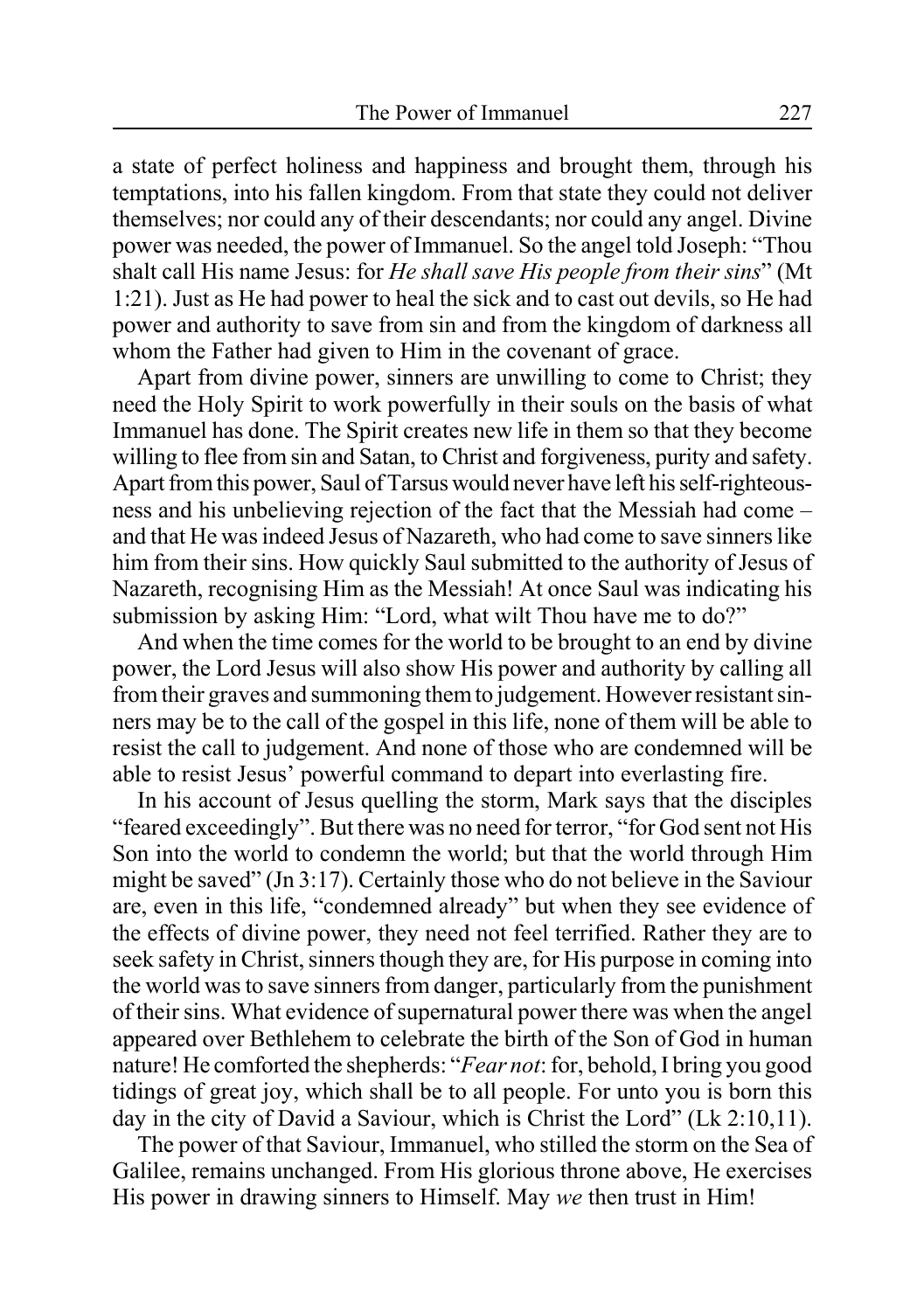# Paul and the Gospel<sup>1</sup>

**Synod Sermon by** *Rev D Macdonald*

Romans 1:1-6. *Paul, a servant of Jesus Christ, called to be an apostle, separated unto the gospel of God, (which He had promised afore by His prophets in the holy scriptures,) concerning His Son Jesus Christ our Lord, which was made of the seed of David according to the flesh; and declared to be the Son of God with power, according to the spirit of holiness, by the resurrection from the dead: by whom we have received grace and apostleship, for obedience to the faith among all nations, for His name: among whom are ye also the called of Jesus Christ.*

 $\blacksquare$  T  $\blacktriangleright$  read in this chapter that Paul longed to come to Rome to preach the gospel of the blessed God but was prevented in His providence. He refers to this in verses 9-13, particularly verse 13, where he says, "Now I would not have you ignorant, brethren, that oftentimes I purposed to come unto you, (but was let hitherto) that I might have some fruit among you also, even as among other Gentiles". Everything was ordered by the Head of the Church. We believe it was because he was not able to visit Rome that he wrote this wonderful letter to the Romans, not just for his own time but for all the ages of the Christian Church, as part of God's revelation. He was indeed to come to Rome, but in a way he did not expect – as the prisoner of the Lord Jesus Christ, bound by a Roman chain. Such is the mysterious providence of God.

We read of the liberty Paul had in his own hired house, while still bound by the chain; he "received all that came in unto him, preaching the kingdom of God, and teaching those things which concern the Lord Jesus Christ, with all confidence, no man forbidding him" (Acts 28:30,31). No doubt, as he preached the things concerning the Lord Jesus Christ, he would have opened up the doctrines that he previously wrote in this wonderful letter to the Church in Rome.

The gospel of the grace of God is the great theme of the letter; in these opening verses, Paul states his own relationship to the gospel. He refers to the antiquity of the gospel in verse 2, referring to the prophets and the Holy Scriptures. He defines the gospel in verses 3-4, for Christ is the cornerstone of the Church. He speaks about his own calling: "By whom we have received grace and apostleship, for obedience to the faith among all nations, for His name" – to bring the nations into subjection to Christ.

In the Epistle, Paul opens up the great doctrine of the righteousness of God and first shows the state of the nations, which were in terrible moral decline, 1 Preached by the retiring Moderator at the opening of this year's Synod meetings.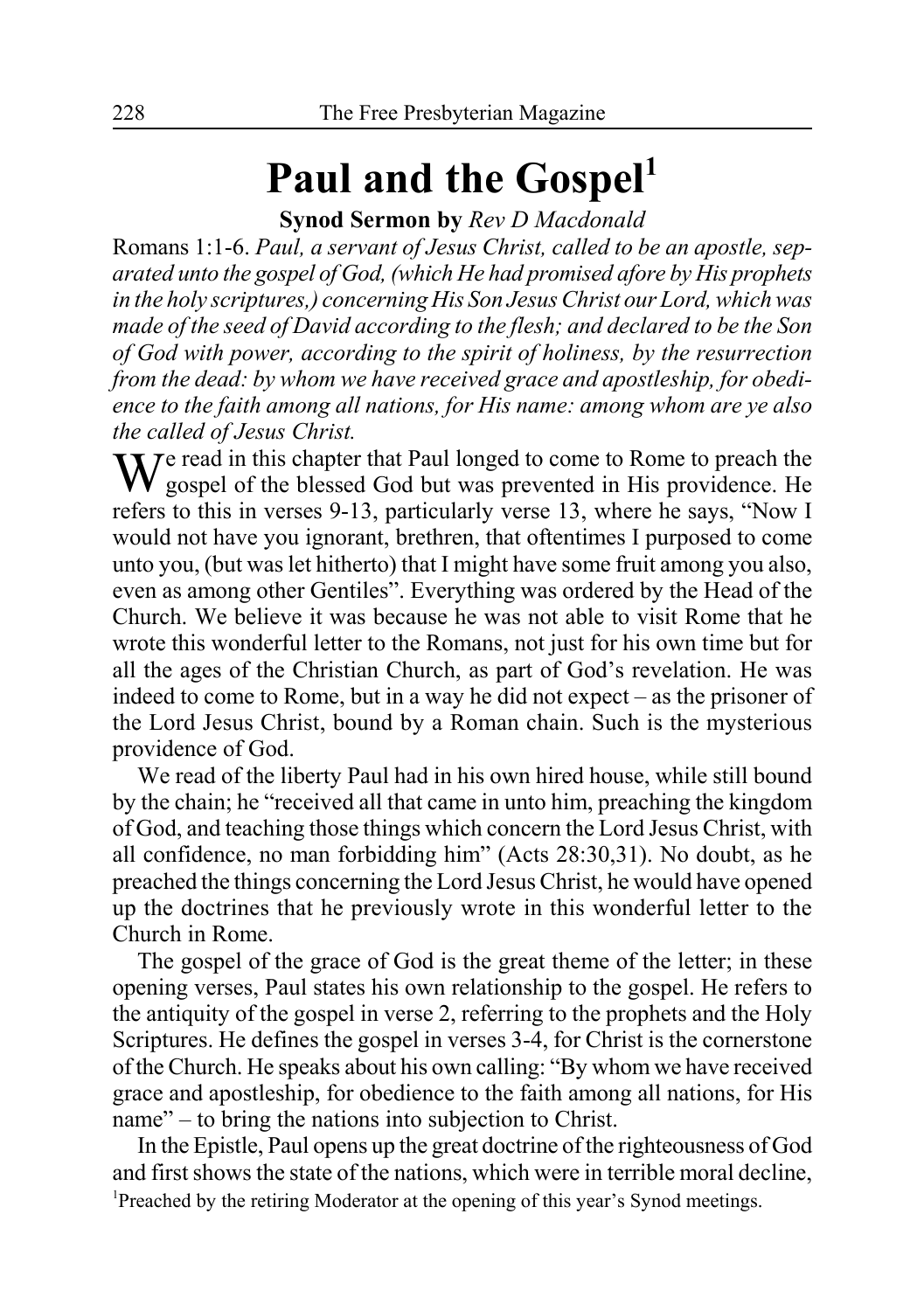and also man's lost and ruined condition and his condemnation. In chapter 1 you have the state of the Gentiles, in chapter 2 the state of the Jews. But in it all there is one conclusion that applies to us: "All have sinned and come short of the glory of God". But the other side of the righteousness of God is wonderful, as revealed in man's salvation: Paul says, "I am not ashamed of the gospel of Christ: for it is the power of God unto salvation to every one that believeth; to the Jew first, and also to the Greek" (v 16).

We will try to take up three matters, the Lord helping us: (1) Paul's relationship to the gospel – a servant separated unto the gospel, a servant of Jesus Christ. (2) The gospel as defined by Paul: "concerning His Son Jesus Christ our Lord, which was made of the seed of David according to the flesh; and declared to be the Son of God with power, according to the spirit of holiness, by the resurrection from the dead" (vv 3.4). The person of Christ is the cornerstone of the Church, the foundation stone laid in Zion. (3) The gospel sent to the nations: "By whom we have received grace and apostleship, for obedience to the faith among all nations"  $(v5)$ .

**1. Paul's relationship to the gospel.** He calls himself a servant, or bond slave, of Jesus Christ: "called to be an apostle, separated unto the gospel of God". It is God's gospel, and that tells us that it is divine; it originated in the mind of God. Paul did not receive it from man; it was by the revelation of Jesus Christ that he received the gospel. I just want to touch on a couple of places where he uses the phrase, "separated unto the gospel of God".

In his unconverted state as a religious Pharisee, he was a separatist, one set apart, because that is what the word *Pharisee* means. He was tutored at the feet of Gamaliel as a student of the law, he was part of a system which was largely legal. Like so many of his countrymen he was a stranger to the grace of God revealed in the gospel; he was an open enemy of Christ and His Church, best described by himself in Philippians in speaking about his past, before the grace of God took to do with him: "I might also have confidence in the flesh . . . circumcised the eighth day, of the stock of Israel, of the tribe of Benjamin, an Hebrew of the Hebrews; as touching the law, a Pharisee; concerning zeal, persecuting the church; touching the righteousness which is in the law blameless. But what things were gain to me, those I counted loss for Christ" (Phil 3:4-7).

He speaks here of his *separation unto the gospel*. That was the consequence of being apprehended by Christ, the risen Lord, on the way to Damascus; Paul was in a path of enmity and persecution when he met the Saviour in that wonderful way. What happened on that unique occasion in Paul's experience? God's eternal purpose was being put into effect in the calling and conversion of Saul of Tarsus. That work originated in the eternal purpose, not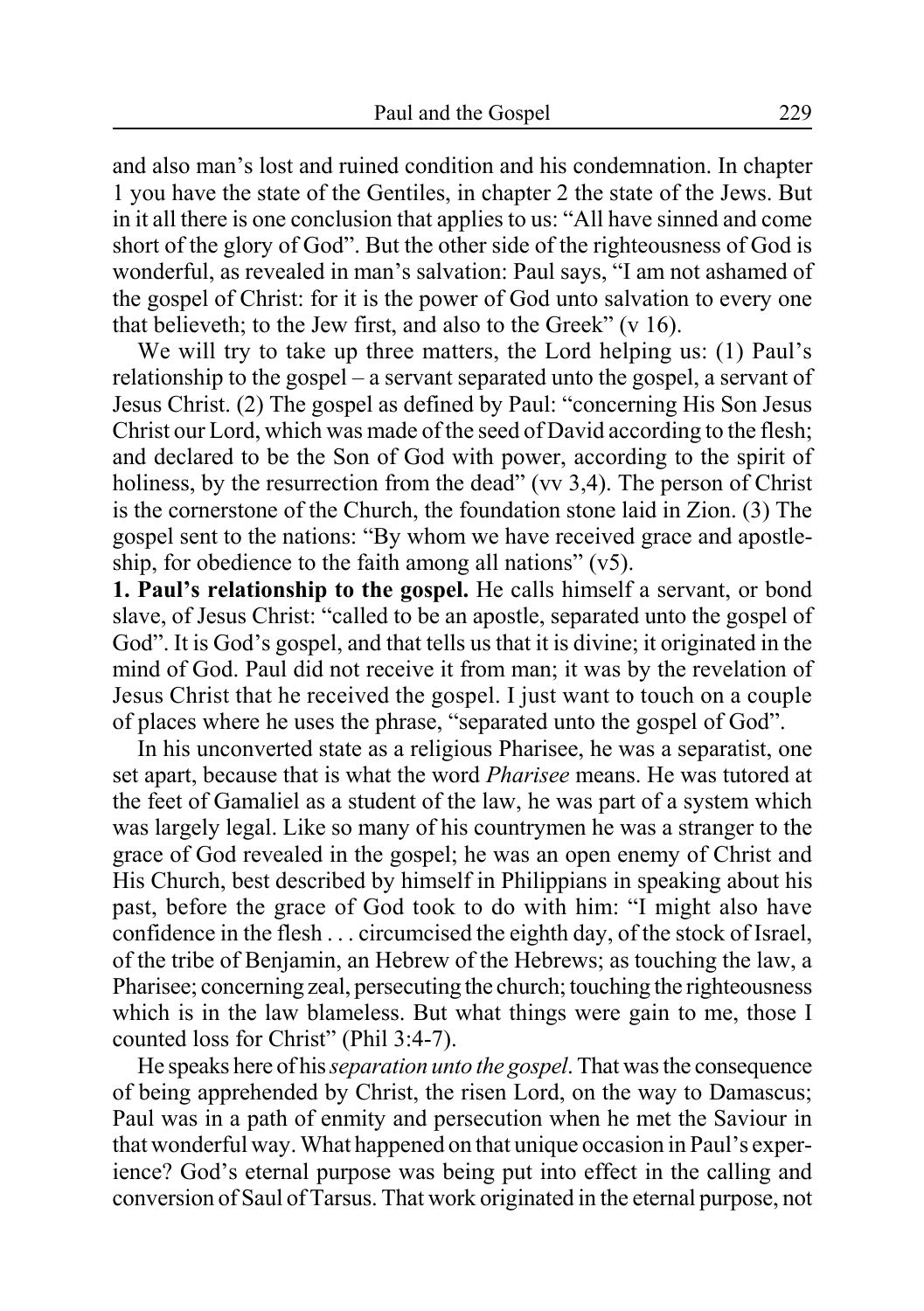because of any merit in Paul. It was all of grace, free grace, God's gracious purpose. It was not dissimilar to Jeremiah's situation; the Lord said to him: "Before I formed thee in the belly I knew thee; and before thou camest out of the womb I sanctified thee, and I ordained thee a prophet unto the nations" (Jer 1:5). Paul was completely severed from his former life, from his former religious life.

The separation now is the fruit of divine grace; he was separated from that past and became a servant of Jesus Christ. Not all who believe are called to office or usefulness in the Church, but a separation takes place in the experience of all that are effectually called by grace; they are called out of darkness into the kingdom of God's dear Son, into the kingdom of marvellous light. They were once the servants of sin, which is true of every man in his unconverted past; but such is the change through the effectual working of grace that they become the servants of righteousness; they obey from the heart that form of doctrine which was delivered unto them and they become the servants of righteousness. That is the effectual work of the Holy Spirit, by His Word, in the hearts of sinners.

Paul, as a bond slave of Jesus Christ, reflects that humble position that he now has; yet "called to be an apostle" suggests the dignity of the position to which he was called. But he is not his own; he is a servant of the Saviour. He says elsewhere: "When it pleased God, who separated me from my mother's womb, and called me by His grace, to reveal His Son in me, that I might preach Him among the heathen; immediately I conferred not with flesh and blood" (Gal 1:15,16).

Now he began to glory in something else. He was a new man. What a change! It was a marvellous change from darkness to light in a moment. From that day forward he began to rejoice that his eyes had been opened and that he had received remission of sins. He began to glory in the cross of Christ, no more glorying in the flesh, or in a ceremonial and legal system, or in circumcision. As he said to the Galatian Church: "God forbid that I should glory, save in the cross of our Lord Jesus Christ, by whom the world is crucified unto me, and I unto the world" (6:14). In the synagogues he began to preach that Christ is the Son of God.

**2. The gospel defined.** Paul says concerning God's Son: "Jesus Christ our Lord, which was made of the seed of David according to the flesh; and declared to be the Son of God with power, according to the spirit of holiness, by the resurrection from the dead". God's gospel concerns His Son Jesus Christ. Mark's Gospel begins with that short statement, "The beginning of the gospel of Jesus Christ, the Son of God" (Mark 1:1). He is the centre and the circumference of the whole revelation of God.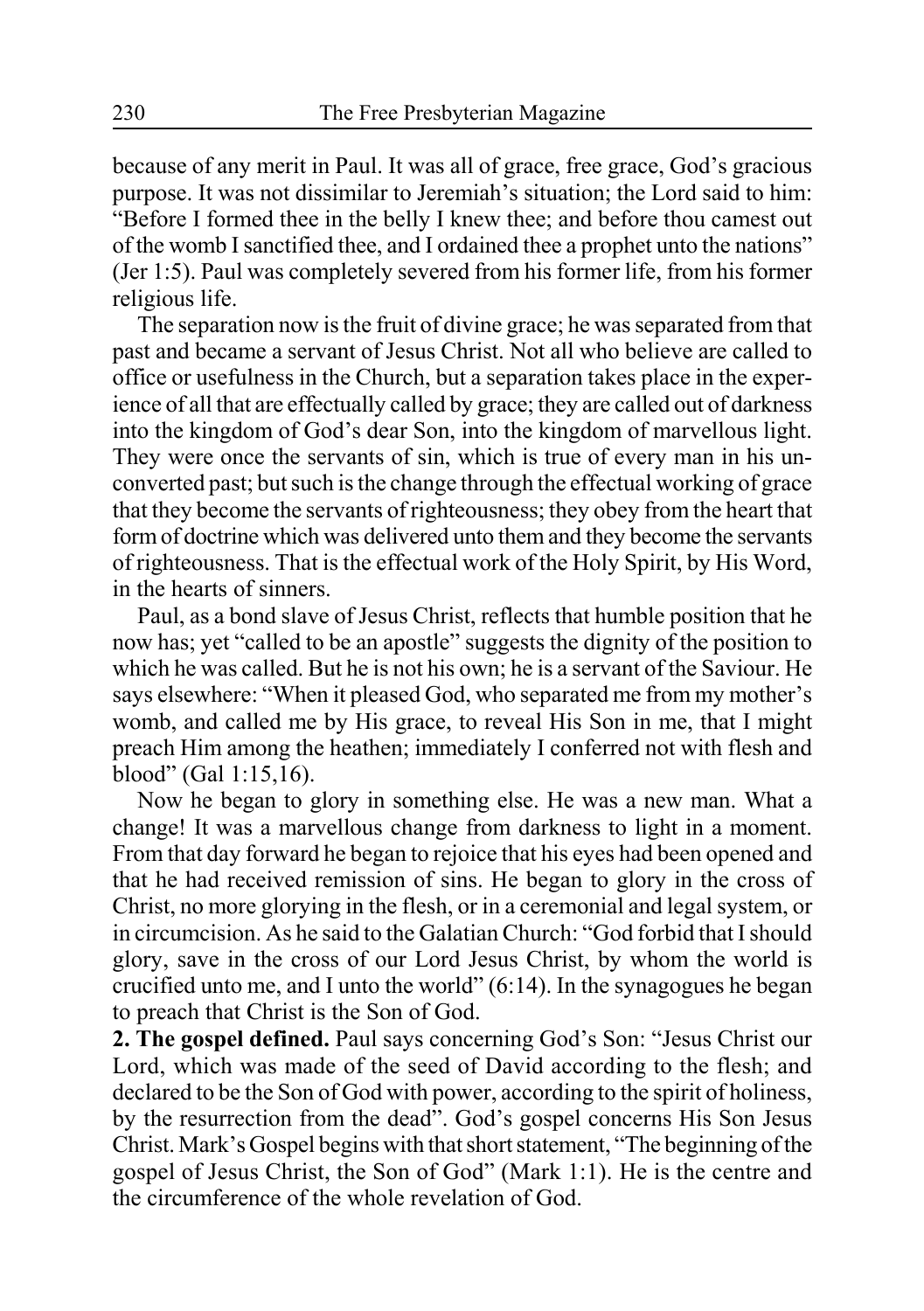The first point here is that *Jesus Christ is the Son of God*. This tells us that He is divine, a divine Saviour. His existence was from eternity, before ever the world was. "His goings forth have been from of old, from everlasting" (Mic 5:2). We could gather together numerous Old Testament scriptures that speak about the divine personality of the blessed Redeemer. Proverbs 8 speaks of the eternity of Divine Wisdom: "I was set up from everlasting, from the beginning, or ever the earth was" (v 23). This Person is from everlasting to everlasting: Jehovah, without beginning and without end.

Paul mentions the prophets in verse 2: "Which He had promised afore by His prophets in the holy scriptures". The gospel of the grace of God was not only revealed when the Saviour became incarnate; He was promised through the prophets, and even in the first promise in Eden. The Old Testament Scriptures speak of the faith of Abel and of Abraham, the rise of the Jewish nation, the ceremonial law – all pointing to His coming in the flesh and to His sacrificial work. Moses and the prophets preached the coming of Christ. "Lo, I come: in the volume of the book it is written of Me" (Ps 40) was the foundation of faith in the Old Testament Church.

What a high view Paul had of the Old Testament when he called it the holy Scriptures, and so should we. We should have such high regard, such high views of the Person of Christ in our hearts, in our lives and in the work of the gospel. So many today have such low views of the person of the Saviour; that is why, we believe, there is so much shallowness in religion. We should have a high view of the Holy Scriptures because this is where everything is revealed, they are called "the unsearchable riches of Christ". The Holy Scriptures reveal what God is: His nature and divine perfections – in the holiness of the divine being.

Let us remember that it is for the defence of the gospel and the Holy Scriptures that we exist as a denomination, despite how small we are, in an age of abounding error, an age of much theological confusion. May we be enabled by divine grace to appreciate that!

I want to move on to Paul's definition of the gospel, when he says, "Which was made of the seed of David according to the flesh". There we have Christ assuming our nature into union with His Divine Person. For He is God manifest in the flesh. The Eternal Word became flesh. As John says, "The Word was made flesh, and dwelt among us, (and we beheld His glory, the glory as of the only begotten of the Father,) full of grace and truth" (Jn 1:14). He became man with a particular end in view: to do the will of God and give Himself for His people as a vicarious sacrifice.

The descent from David is, of course, confined to His human nature, and I want to mention something I read in Calvin's *Commentary on Romans:*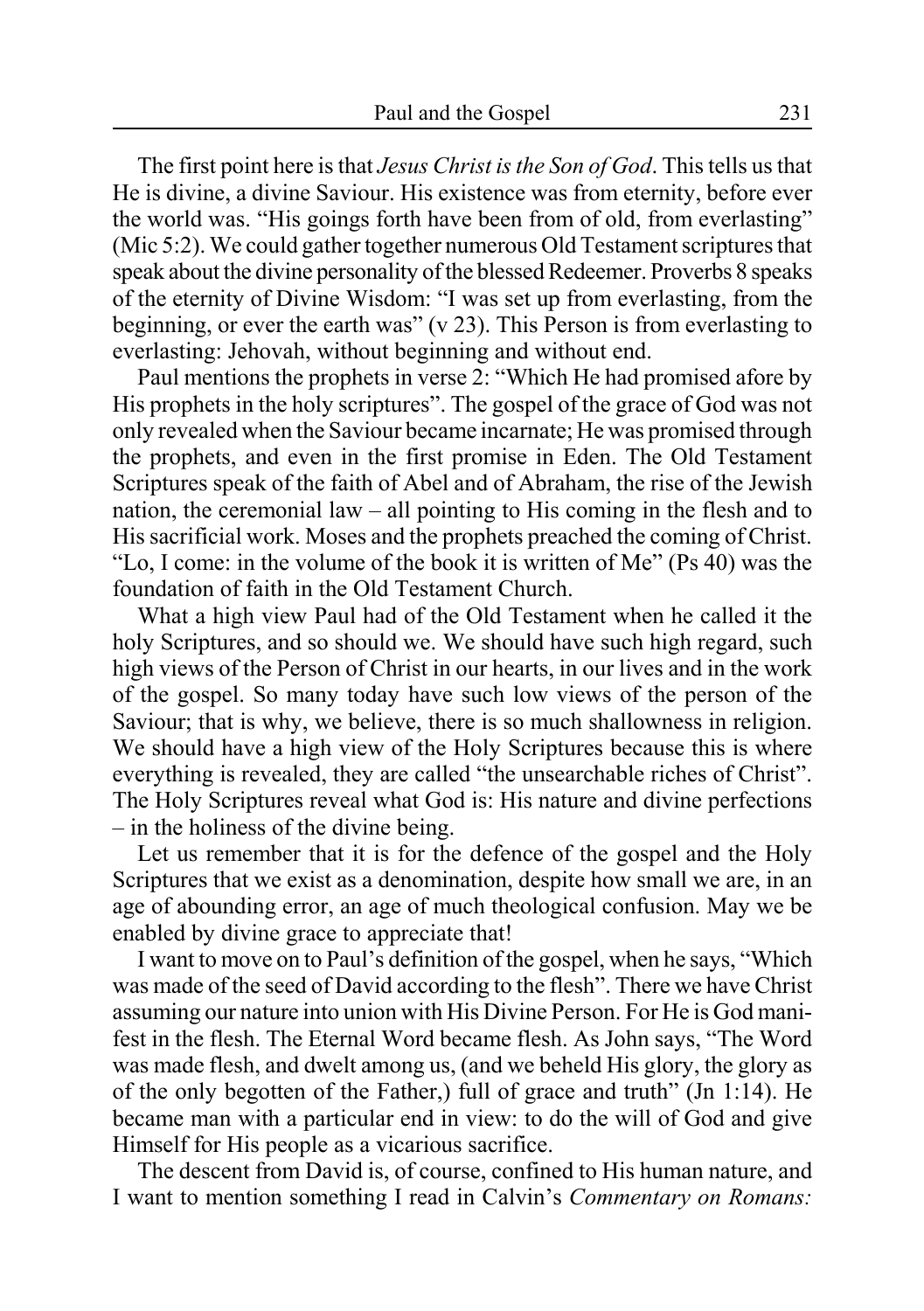when Christ came in our nature, of the seed of David, He brought with Him from heaven something He could not receive from David – the glory of the Divine nature. The Divine nature never came so close to man as it did when the blessed Saviour became incarnate and appeared amongst men in the likeness of sinful flesh. He who is of the seed of David is a Divine Person. Not only did others speak of this, it was revealed. And it was the Holy Spirit that unfolded this great and glorious mystery: that He is indeed divine. "Great is the mystery of godliness; God was manifest in the flesh."

He made these claims and He had every right to do so, although men were blind to them. Despite all the miracles and the evidence of His Divinity, men were indeed blind. In a state of humiliation He spoke about His relationship to the Father on so many occasions: "I came forth from the Father, and am come unto the world; again I leave the world and go to the Father". Time and time again He makes Himself equal with God, because He possessed the divine nature. He took His human nature into union with the Divine in His state of humiliation. This reference to being "made of the Seed of David according to the flesh; and declared to be the Son of God with power, according to the spirit of holiness" refers to the two states: one of humiliation and the other of exaltation after the resurrection of the dead. The resurrection is the beginning of that process of exaltation.

In the state of humiliation, from the moment of conception before He was conceived in the womb, "that holy thing which shall be born of thee shall be called the Son of God" (Lk 1:35). When He appeared as a 12-year-old in the temple, He asked Mary His mother: "Wist ye not that I must be about My Father's business?" At His baptism, the declaration from heaven was: "This is My beloved Son, in whom I am well pleased". In the whole course of His ministry on earth, even at the cross and at His burial, He was the Son of God. We are not to think that, because He was declared to be the Son of God with power after His resurrection from the dead, He was only then the Son of God; He was the Son of God in His humiliation.

This is the final evidence, the final proof, of the claim which He made for Himself. And it is according to the Spirit of Holiness that power is given to Him by the Father so that He is Lord of all in His exaltation, for the resurrection is the beginning of that process; so Paul brings out the contrast of the two conditions: "made of the seed of David according to the flesh" and "declared to be the Son of God with power according to the spirit of holiness". As I said, He was Son of God in His humiliation; from His conception, at His baptism, in the whole course of His ministry on earth, till the cross and His burial, He was a divine Person. At His resurrection from the dead, He entered into a glorious inheritance, with the fullness of divine life which He received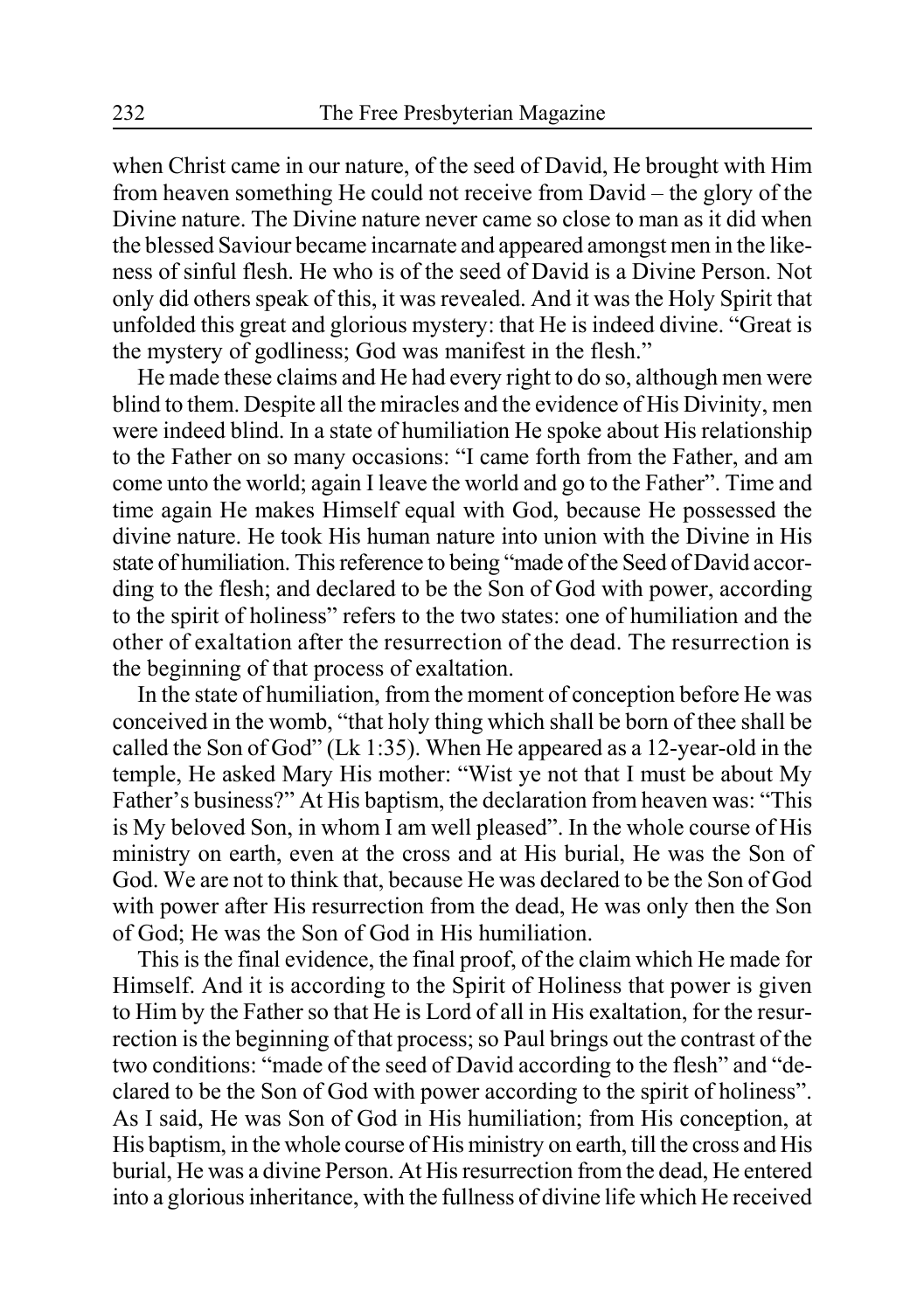for the Church – as Head over all things to the Church – that He may give gifts to men. "Thou hast ascended on high, Thou hast led captivity captive: Thou hast received gifts for men; yea, for the rebellious also, that the Lord God might dwell among them".

It is for His sake and for His glory that Paul received grace and apostleship for the obedience of faith to all nations. So it is with ourselves if we know the grace of God in truth and all who are called into the fellowship of His Son, whether Jew or Gentile – who were dead in trespasses and sins but were drawn from darkness to light and from the power of sin and Satan to God. The power that brought the Son of God from the grave is the same as what quickens a dead soul.

Christ is the cornerstone of the Church, and when Paul began to preach the gospel in a synagogue of the Jews, he preached that Christ was indeed the Son of God (Acts 9:20). Look at the conversion of Nathanael, who declared to Jesus: "Thou art the Son of God; Thou art the King of Israel" (Jn 1:49). Look at Peter's confession when Jesus asked, "Whom do men say that I the Son of man am?" He answered in that noble confession: "Thou art the Christ, the Son of the living God". Then Jesus said to him: "Flesh and blood hath not revealed it unto thee, but My Father which is in heaven. And I say also unto thee, That thou art Peter, and upon this rock I will build My Church; and the gates of hell shall not prevail against it" (Mt 16:13-18).

Every true believer has received that testimony concerning Jesus Christ, by the Spirit of holiness. It is the same grace and the same Spirit that quickens everyone that is brought to life, Jew and Gentile, and they are built upon the same foundation as the apostles and prophets, Jesus Christ Himself being the chief cornerstone, upon "whom all the building fitly framed together groweth into an holy temple in the Lord". What a wonderful union is the union of the two natures in the one Person of Christ! The resurrection by the Spirit of holiness is the great proof of who Jesus is – raised in power, exalted at the Father's right hand.

Paul further defines the gospel by referring to historical facts in 1 Corinthians 15, a chapter on the resurrection. He says, "Moreover, brethren, I declare unto you the gospel which I preached unto you, which also ye have received, and wherein ye stand; by which also ye are saved, if ye keep in memory what I preached unto you, unless ye have believed in vain. For I delivered unto you first of all that which I also received, how that Christ died for our sins according to the Scriptures; and that He was buried, and that He rose again the third day according to the Scriptures" (vv 1-4).

**3. The gospel to the nations.** Paul says, "By whom we have received grace" and apostleship, for obedience to the faith among all nations, for His name".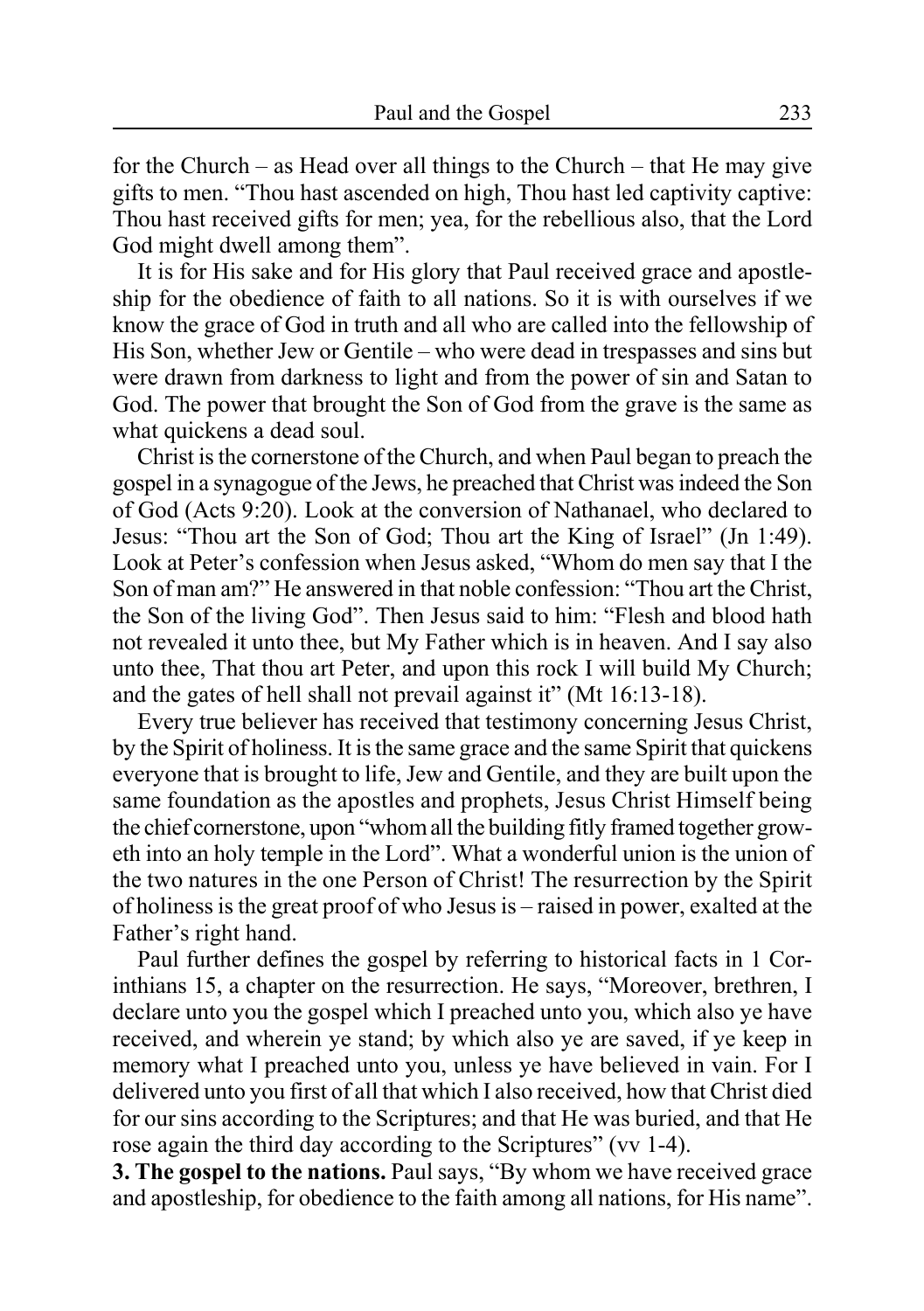After the resurrection, Christ commanded to disciple all nations: "Go ye into all the world and preach the gospel to every creature", or, in Matthew's account, "to disciple all nations". He gave that command to the Apostles.

I want to refer to the words, "For the obedience to the faith among all nations, *for His name*". It is an honour to be allowed to preach the gospel of the blessed God. It was so for Paul and the other apostles; it should be so to us. We are ever to remember that this preaching of the gospel, this command to bring the nations under subjection to Christ, is for His name – for the glory of Christ. While the gospel of salvation proclaimed to sinners is for their advantage and spiritual benefit, and particularly their eternal benefit, we must remember that the salvation of any individual is for the glory of God. So true preaching, the true work of evangelisation and missionary endeavour is for the glory of God's name and of the Head of the Church. We must keep that in mind: it is His glory and not the glory of men.

The gospel reveals the righteousness of God to the nations. With regard to the nations I want to touch on what I mentioned in the introduction about the gospel being sent to them. Following the salutation, Paul develops this, and there are two sides to it: verses 16-31 in this chapter and chapter 2.

(1) "The wrath of God is revealed from heaven against all unrighteousness and ungodliness of men, who hold the truth in unrighteousness", or seek to suppress the truth. We have a picture there of the deplorable state of the Roman world, the deplorable state of the nations in all classes of society, the condition of the human heart everywhere, and the fearful guilt that man is under. There is condemnation and wrath because of God's infinite hatred of sin – what is contrary to the holiness of God – and the Jewish world was no better than the Gentile world, though they had the oracles of God.

Paul goes on to prove conclusively that both Jews and Gentiles are all under sin. "There is none righteous, no, not one." Yet it is in this hostile environment – fearful, sad and deplorable as it is – that the apostles let down their nets on the right side of the ship. By the power of God, through the Holy Spirit, they obtained much success, although they suffered much on account of it. When we read Romans 1 and look at the picture presented to our minds, we cannot but think how fitting a description it is of the Western world today and our own country, in particular. This is the same environment that is to a large extent facing the Church of Christ in the modern world.

(2) A righteousness without the law is revealed in the law and the prophets and is set before us from Romans 3:21 onwards. Paul has already described the gospel as "the power of God unto salvation . . . to the Jew first and also to the Greek. For therein is the righteousness of God revealed." Paul goes on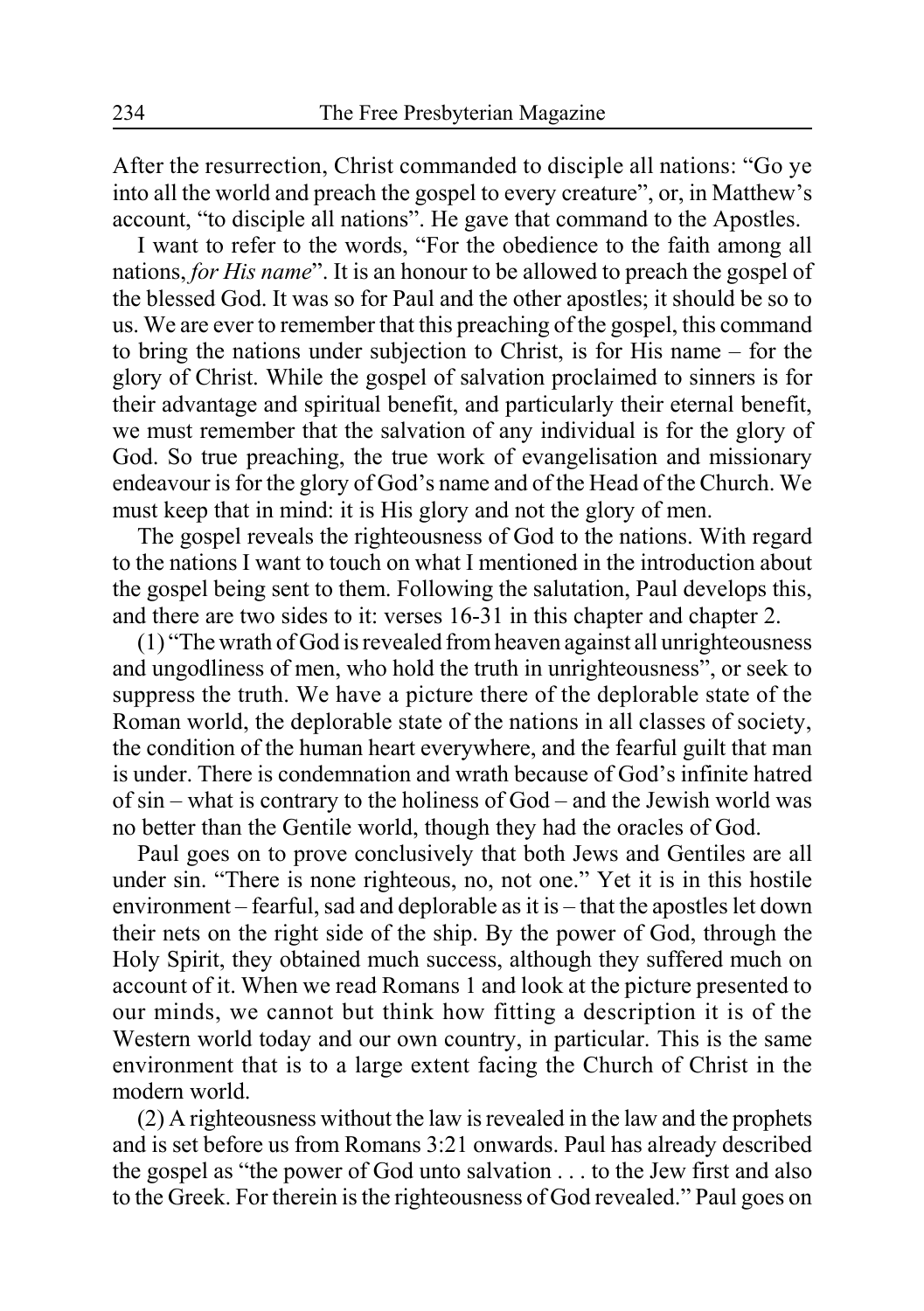to develop the great doctrine of justification by faith. Here is the wonder of grace: it reaches all classes of men and transforms the hearts of sinners, Jew and Gentile; God justifies the ungodly – all that believe in Jesus. That theme is opened up in this letter by the Apostle.

The desired end of the preaching of the gospel to the nations is faith, to bring sinners to the obedience of the gospel, to bring the nations of this world to become the nations of our Lord and of His Christ. That is why the Church of Christ endeavours to preach the gospel. "Thus it is written, and thus it behoved Christ to suffer, and to rise again from the dead the third day: and that repentance and remission of sins should be preached in His name among all nations, beginning at Jerusalem" (Lk 24:46-47).

**Conclusion.** From the verses of this salutation we have endeavoured, however imperfectly, to notice briefly the divine origin of the gospel and the Holy Scriptures, the Person of Christ in His two natures, in His humiliation and exaltation. We noted the efficacy of divine grace in the conversion and calling of Paul to obedience and service as an apostle, and the desire to bring the nations to the obedience of the gospel. And the same spirit should motivate us; we need the same grace, the same Spirit that converts sinners, although we live in a very poor day, a very sad day. Yet the message of the gospel is the same, whether few or many will hear. We read of the Jews in Rome: "Some believed . . . some believed not". The message of the gospel has lost none of its power. The same gospel, the good old-fashioned gospel, is able to convert sinners still. If we know something of the grace of God in our own experience, that is what changed our lives and brought us to where we are – from darkness to light, from the power of Satan to God.

We, as a constituted court of the Church of Christ, are under the same obligations to consider Him and to be subject to Him as the Head of the Church – not only in our courts but in all the service that is due to Him. As we meet again as a Synod, may we once more, through God's grace, remember Him; the Court belongs to Him. As the Head of the Church, He is before all things, and by Him all things consist. He is the Head over all things to the Church, which is His body. May we, through divine grace, be clothed with all humility of mind, being subject one to another, as the Apostle says in his letter to the Philippians: "Let nothing be done through strife or vainglory; but in lowliness of mind let each esteem each other better than themselves. Look not every man on his own things, but every man also on the things of others. Let this mind be in you, which was also in Christ Jesus" (2:3-5). Remember it is all for His name and His glory. In all our deliberations may we, by divine grace, seek to keep the unity of the Spirit in the bond of peace among the fathers and brethren!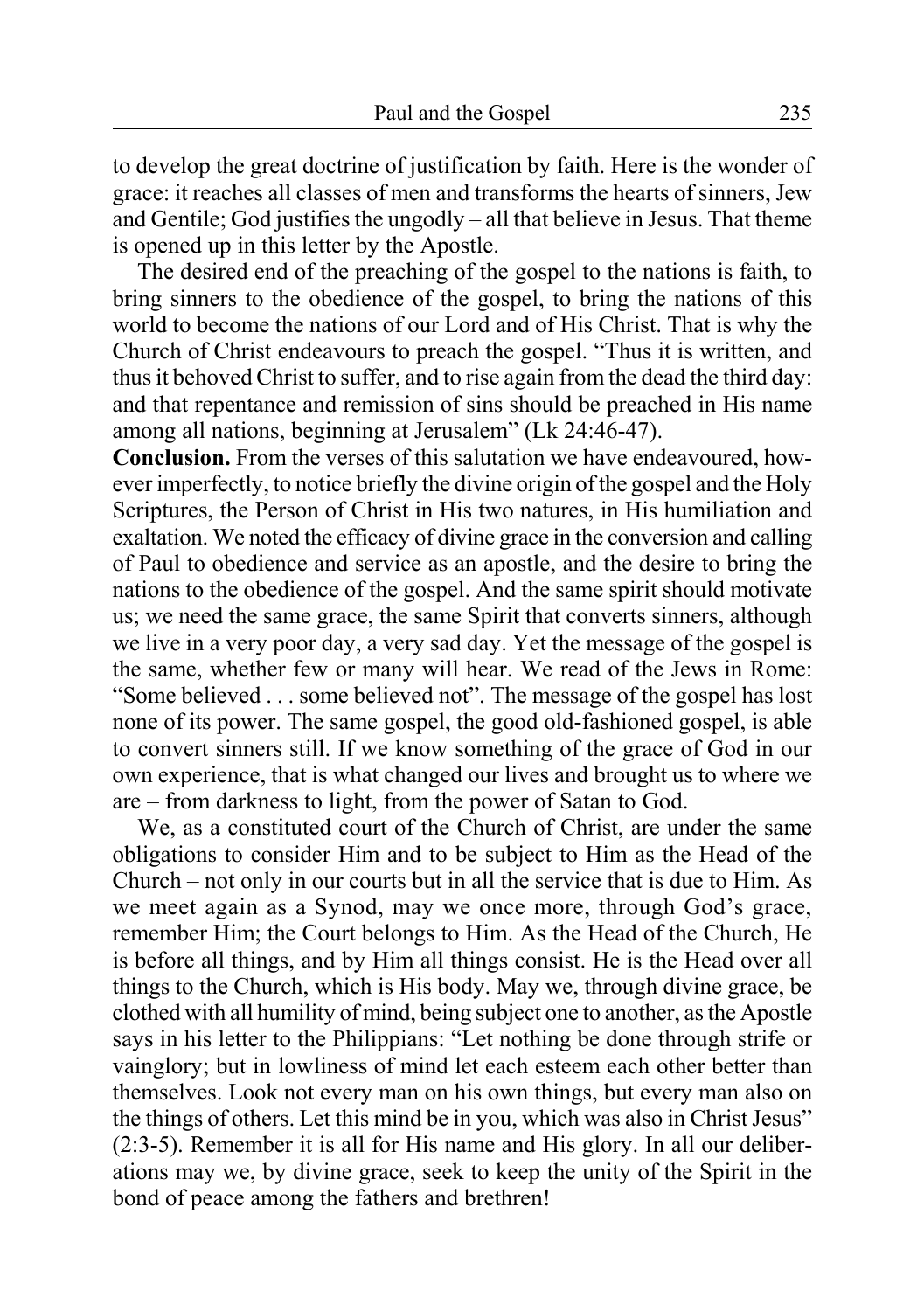# **Christ Continuing His Kingdom1**

### *John Dick*

Christ upholds the Church throughout all generations by bringing in a constant succession of members. The great promise of eternal life which He has made to His followers will be performed in another world; their interest in His salvation secures them against the sting of death, but not against death itself. Each in his order lies down in the grave when he has completed his term of obedience and trial in this life. We observe the havoc which is daily made among the ranks of His disciples when those who professed the truth and showed their sincerity by the steadfastness of their faith, and the devoted zeal with which they served Him, are removed one after another into the house of silence where there is no work, or wisdom, or device. Then we might be tempted to expect the most gloomy result and we naturally exclaim, "Help, Lord, for the godly man ceaseth; for the faithful fail from among the children of men".

But while the individuals perish, the race remains. Instead of the fathers, He takes the children. The places of those who have fallen are supplied by their own families, and more frequently by strangers. Thus several acts of His royal authority and power are exerted. Having received from His Father the gifts of the Spirit after His ascension, He bestows them on those whom He is pleased to qualify for preaching the gospel. This is the great means of gathering subjects into His kingdom of grace or, in the words of an apostle, "for the perfecting of the saints, for the work of the ministry, for the edifying of the body of Christ; till we all come in the unity of the faith, and of the knowledge of the Son of God, unto a perfect man, unto the measure of the stature of the fulness of Christ" (Eph 4:12,13).

Roman Catholics and some Protestants boast of the regular succession of their clergy from the Apostles; but the latter must acknowledge that, as the Church of Rome was the medium of communication, it is a very corrupt channel in which power has been conveyed to them. We know that, in every age, men have been found who have willingly consecrated themselves to the work of the ministry, and their labours have been crowned with blessing. Notwithstanding the opposition which it may encounter, Christ preserves the gospel in a particular place till all the elect there are converted. And He sends it into any country where He has designs of mercy to accomplish, in spite of the efforts of men and devils to exclude it.

The power of the Roman Empire, which had conquered most of the known world, could not hinder the propagation and triumph of the truth. And the <sup>1</sup>Taken, with editing, from Dick's *Lectures on Theology*, vol 3. He lived from 1764 to 1833.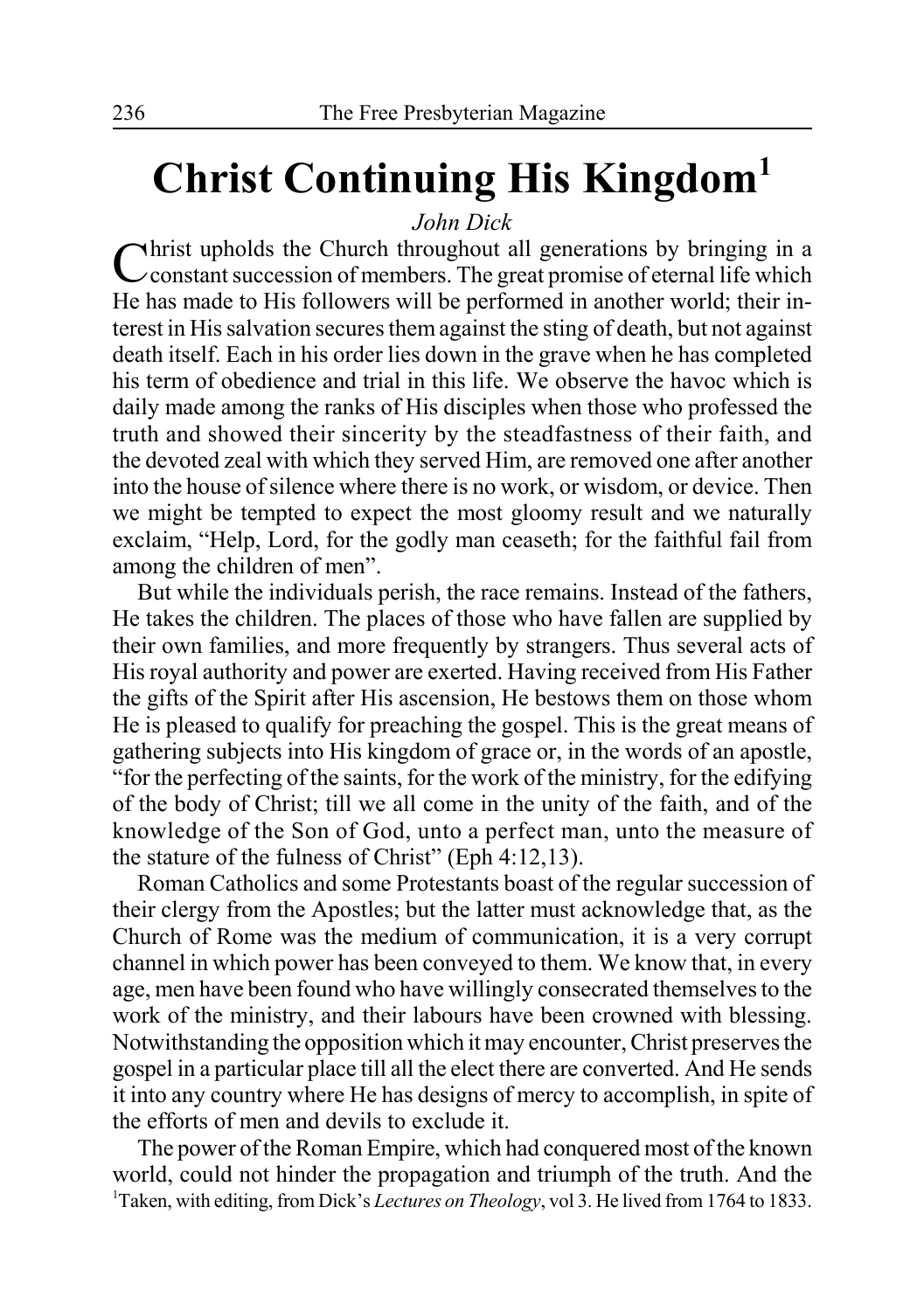obstacles to its entrance, or its progress, in India, China and Turkey, will give way when the time to favour those regions has come. The words of God about the temple are equally applicable to the opposition with which the spiritual kingdom of the Messiah has to contend: "Who art thou, O great mountain? Before Zerubbabel thou shalt become a plain: and he shall bring forth the headstone thereof with shoutings, crying, Grace, grace unto it" (Zec 4:7). He exerts a secret power upon the heart, which the strongest prejudices and the stubbornest habits of sin are not able to resist.

As the kingdom of Christ is not of this world, His servants do not fight for Him; and it is only in a figure of speech that the Church is represented as "terrible as an army with banners". Our religion forbids the use of external force in its propagation and defence, and leaves that to Antichrist, who has recourse to the sword in the absence of arguments, and terrifies into compliance those whom he has failed to persuade. The weapons of our warfare are not carnal, but they are not therefore ineffective. They are mighty through God to pull down the strongholds of sin, to cast down lofty imaginations, and to bring every thought into captivity to Christ.

There is no one who may not become a subject of this kingdom, however remote he may now be from the character of a subject, however hostile his sentiments and feelings may be. He may undergo a change as sudden and wonderful as that of Paul, who, from being a persecutor, became an apostle and a preacher of the faith which once he destroyed. The grace of our exalted Redeemer operates silently but surely; it always gains its end, and daily He adds to the Church such as shall be saved. "All they that be fat upon earth shall eat and worship: all they that go down to the dust shall bow before Him; and none can keep alive his own soul. A seed shall serve Him; it shall be accounted to the Lord for a generation. They shall come, and shall declare His righteousness unto a people that shall be born, that He hath done this" (Ps 22:29-31).

Gospel justification is a change of state and condition in the eye of the law and the Lawgiver, whereas gospel sanctification is a blessed conformity of heart and life to the law and will of the Lawgiver. The first is a relative change from being guilty to being righteous; the other is a real change from being filthy to being holy. By the one we are made near to God; by the other we are made like Him. By being justified, of aliens we are made children; by being sanctified, the enmity of the heart is slain and the sinner not only a faithful, loyal subject, but a loving, beautiful child. *Robert Bragge* An humble soul . . . can never be good enough, it can never pray enough, nor hear enough, nor mourn enough, nor believe enough, nor love enough, nor fear enough, nor joy enough, nor repent enough, nor loathe sin enough, nor be humble enough. *Thomas Brooks*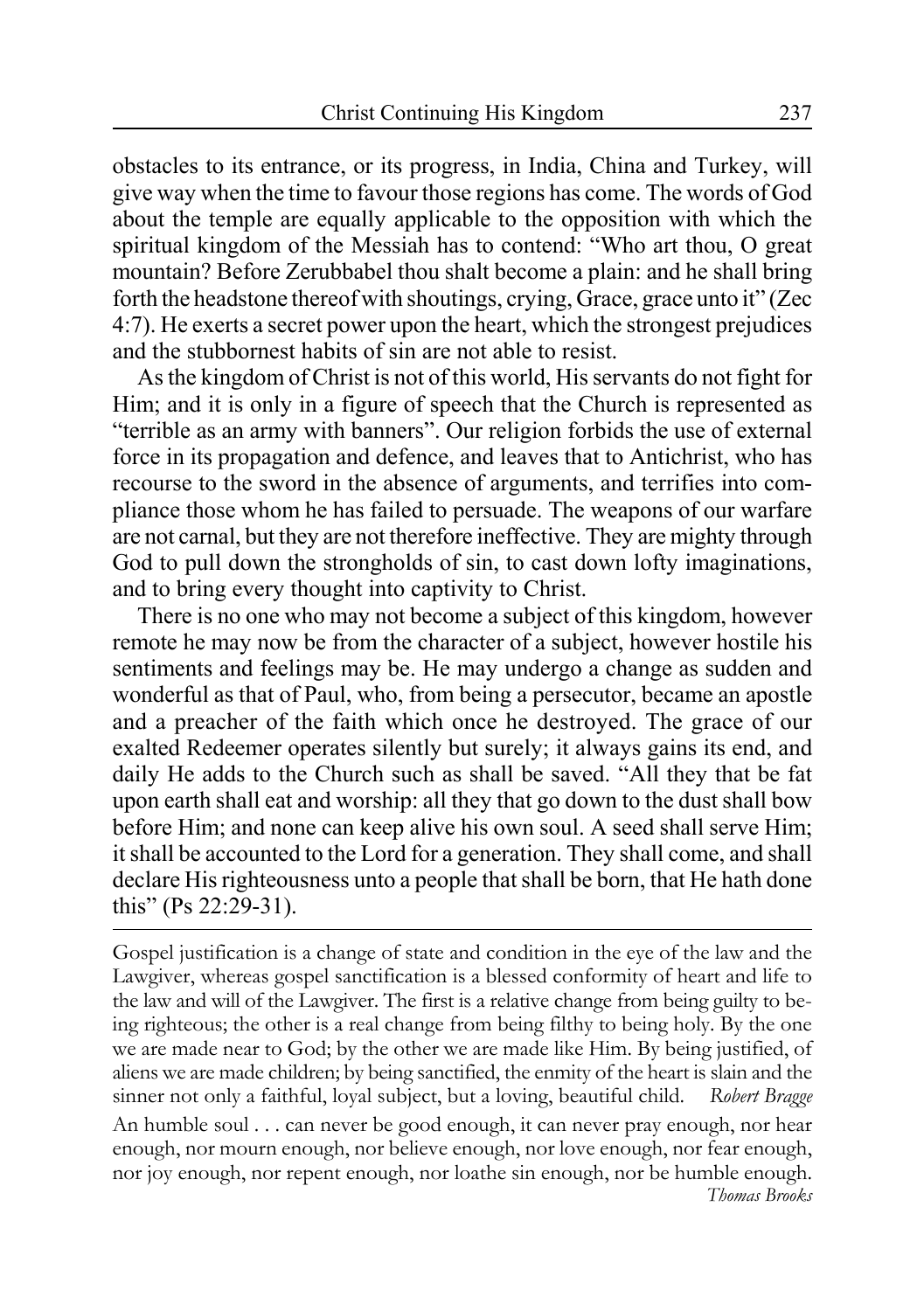# **Biblical Fellowship1**

### **3. The Believer's Fellowship with Christ as Mediator**

*Rev J R Tallach*

Christ was "made of a woman, made under the law . . . that we might Creceive the adoption of sons" (Gal 4:4,5). This fellowship is confirmed by the calling of God as seen in 1 Corinthians 1:9: "God is faithful, by whom ye were called unto the fellowship of His Son Jesus Christ our Lord". Believers are called by the Father to have fellowship with the Son.

This fellowship is represented as eating together: "Behold I stand at the door and knock: if any man hear My voice and open the door, I will come in to him and will sup with him, and he with Me" (Rev 3:20). In that shared meal there is a giving and a receiving. The Song of Solomon uses the same figure repeatedly and to the same effect: "Let my beloved come into His garden and eat His pleasant fruits (Song 4:16). Again Christ replies, "I am come into My garden, My sister, My spouse: I have gathered My myrrh with My spice: I have eaten My honeycomb with My honey; I have drunk My wine with My milk" (Song 5:1). The union of Christ and the Church by the same Spirit is reflected in the likeness and conformity that exists between these two. Christ is the "lily of the valley" (Song 2:1), and Christ says of His people: "As the lily among thorns, so is My love among the daughters" (Song 2:2). Both Lord and believers are likened to lilies.

This grace by which the believer is brought into fellowship is purchased grace. It was purchased by the Redeemer on the basis of His obedience, of His sufferings unto death; and His continuing intercession is on this basis also. Owen speaks, under three heads, of the grace given: acceptance with God, sanctification from God, and privileges with and before God.

(1) Having received Christ, the cause of the enmity is removed and righteousness is bestowed. This involves the removal of defilement: "Such were some of you: but ye are washed" (1 Cor 6:11); "The blood of Jesus Christ . . . cleanseth us from all sin" (1 Jn 1:7). Whatever is of Himself remains; whatever is of self or the flesh or unbelief ("wood, hay, stubble") He consumes away.

(2) He bestows cleanness as a grace. The Spirit of holiness is made unto us sanctification (1 Cor 1:30). By procuring sanctification for us, He also bestows habitual grace. This is effected by the formation of faith in the heart, which is light to the understanding, obedience to the will and love in the affections. In actual performance, though all these are effected, we can do <sup>1</sup>The previous part of this Theological Conference appeared last month. It dealt with the believer's fellowship with God the Father.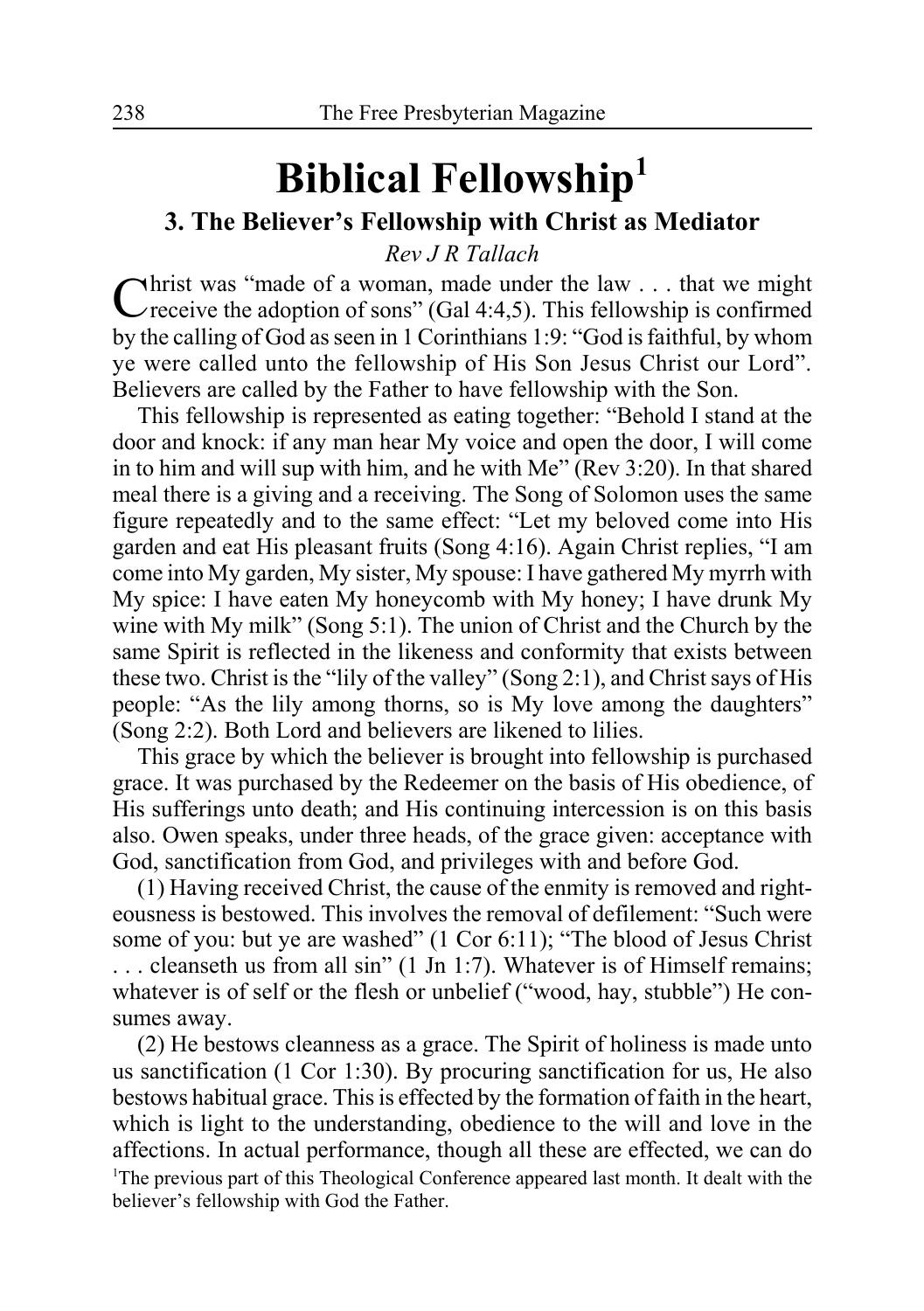nothing without Christ and He must work in us "to will and to do of His good pleasure" (Phil 2:13).

(3) The privilege of the believer is fellowship with the Lord; and adoption and all other favours and blessings arise from this. Owen, having in view this fellowship with the Redeemer, commends us rebels to pursue it while we are on our short, uncertain pilgrimage. "He that shall come, will come, and will not tarry" (Heb 10:37). "The Spirit and the bride say, Come: and let him that heareth say, Come . . . . Even so come, Lord Jesus" (Rev 22:17,20).

# **John Love's Early Years1**

### **1. His Background**

### *Roy Middleton*

In 1825 a respected Church of Scotland minister died whose voice had<br>Inever been heard in the courts of the Established Church. He had been n 1825 a respected Church of Scotland minister died whose voice had the minister of a chapel of ease<sup>2</sup> at Anderston, Glasgow for a quarter of a century. Chapel ministers at that time did not have a seat in Church courts and his exclusion from Church courts had the effect of concentrating his attention on the special work of the preacher and pastor. Before coming to Glasgow he had been the minister of a congregation in London that was connected with the Scots Presbytery in the English capital. There he was one of the founders of the London Missionary Society and its first foreign secretary.

In his lectures on Scottish theology delivered in April 1939 at Westminster Theological Seminary in America, Principal John Macleod spoke of this Scottish minister as follows: "At Anderston he had a great congregation that rallied about his ministry, and there he became the recognised centre of the <sup>1</sup>This is the first section of an abridgement of a new introduction to John Love's *Memorials*, a two-volume work which is to be republished later this year, DV, by Free Presbyterian Publications.

 $2^2$ Between 1755 and 1831 the population of Scotland grew by almost 87%. The failure of the Church of Scotland to create additional places of worship for this growing population led to the creation of independent churches connected with the Established Church that were called chapels of ease. These early chapels were the forerunners of Thomas Chalmers' great drive for church extension in the 1830s. The formation of these congregations had the effect of creating a two-tier ministry in the national Church as chapel ministers had neither their own Kirk Session nor a seat in Church courts. Most of the chapel ministers were Evangelicals and when their party gained the ascendancy in the General Assembly the Chapel Act of 1834 was passed, which gave these ministers a seat in Church courts for the first time. When the Court of Session declared the Chapel Act to be illegal in January 1843, it made the Disruption, four months later, to be inevitable.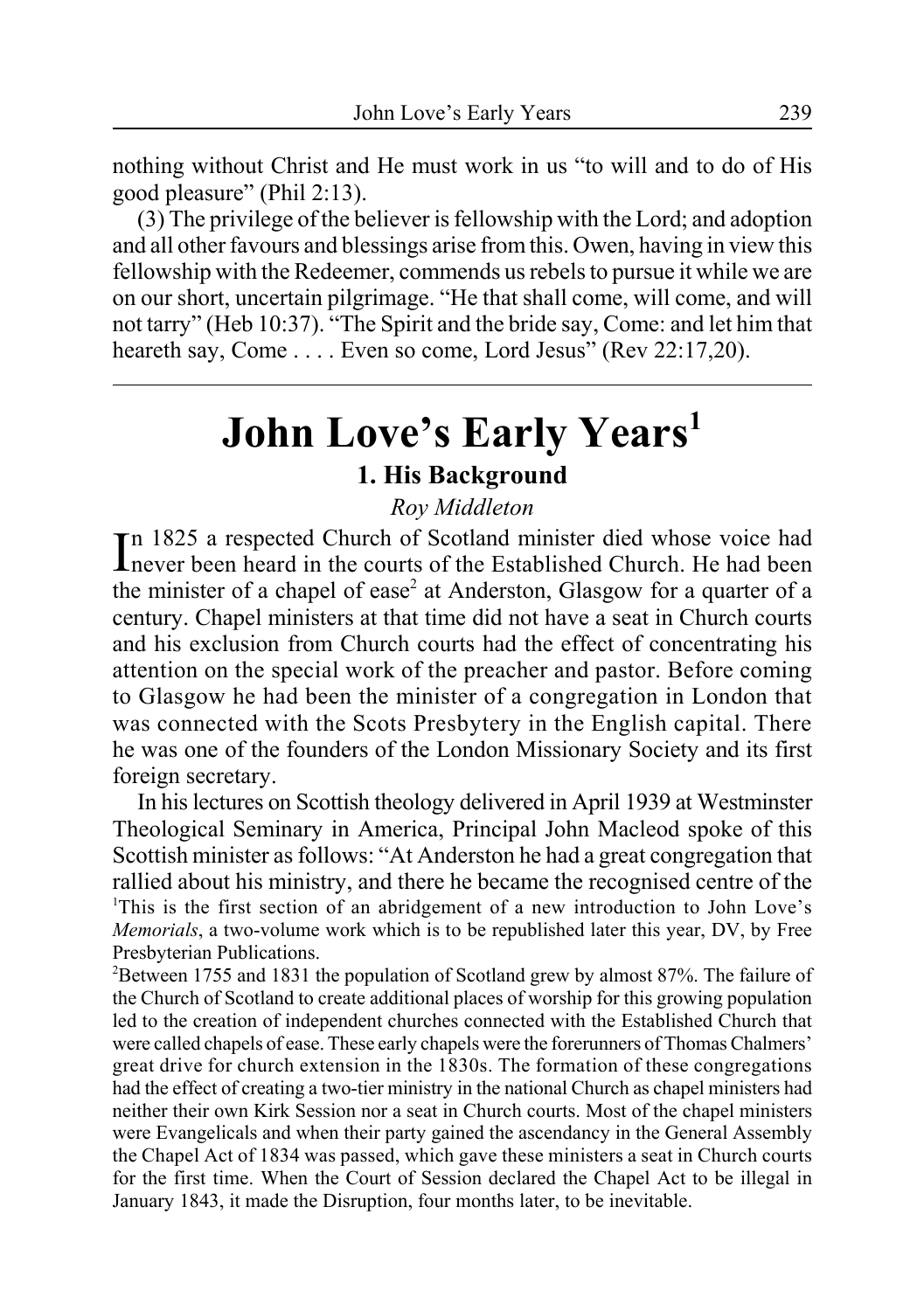old school gospel folk of the West of Scotland. He was a man of a great mind with a majestic type of thought. His thinking was of a searching and penetrative quality as well as of a comprehensive range. In his early spiritual experience he was very thoroughly searched by the teaching of Jonathan Edwards and the men of the older New England introspective school.

"This left its mark on his teaching in turn. And he was remarkable for how he opened up not only the truth in regard to God's glorious Being and Name, but also in particular the truth in regard to the sovereign effectual work of the Holy Ghost in the New Creation. He believed in thoroughness of selfexamination and practised it. There was with all this a serene aloofness about him so that men might say of him that his soul was like a star that dwelt apart. Yet for all his majesty and aloofness he was as much loved as he was revered by a wide circle. In those days there was no man who was more looked up to or in whose judgement his friends more implicitly rested."<sup>3</sup>

The minister being spoken of was John Love of London and Anderston. After he died, his wife, Janet, entrusted to literary executors his diary and papers for them to publish as they thought appropriate. Two volumes of *Discourses* were published shortly after his death, but it was over a quarter of a century before excerpts from his diary and his papers on theology and experimental religion were published in two volumes that together comprise almost a thousand pages. They were titled the *Memorials of the Rev John Love*. The reader of these volumes will be struck by the maturity of Love's thought, the extent both of his learning and his reading, and the depth of his spiritual experience.

This is all the more remarkable when it is realised that practically the entire contents of these volumes were written by John Love in the three years after his conversion, before he had completed his twenty-first year, and before he was licensed as a probationer. Accordingly, the introductory biographical material prefacing this first reprint of the *Memorials* since their original publication in 1857-58 concentrates entirely on the early years of his life. This has been done in order to discover what the influences were that contributed to a young man, newly converted, being able to produce the material contained in these volumes.

*Childhood.* John Love was born at Paisley on 15 June 1757; he was the son of James Love, who was a weaver, and his wife, Margaret Laing. The editor of his *Memorials* states, "His parents occupied a middle station in life – his father being enabled, in the prosecution of a respectable calling, to provide a moderate competency for a family of several children, of whom John was

3 John Macleod, *Scottish Theology in Relation to Church History since the Reformation*, Edinburgh, 1943, pp 221-222.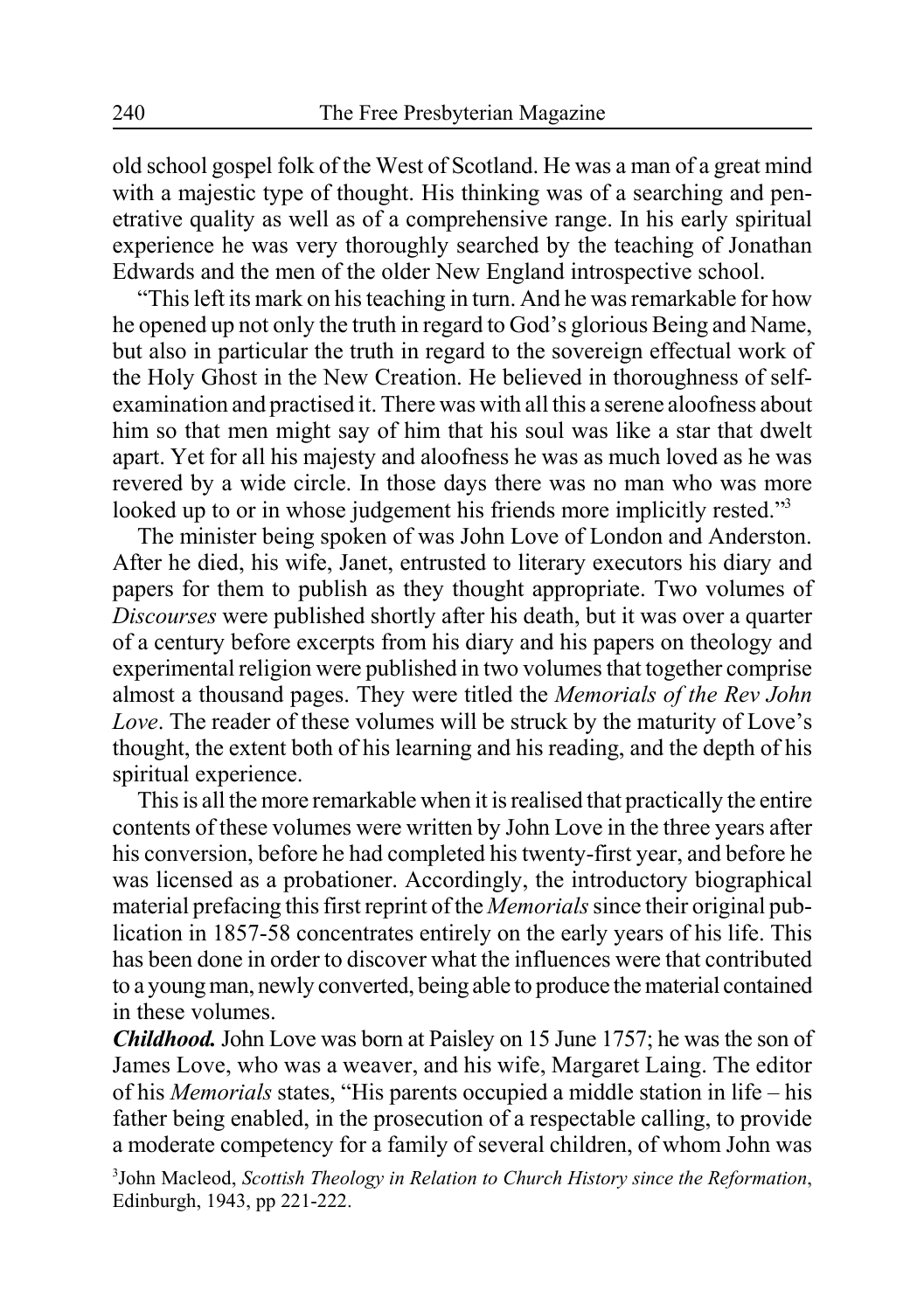the eldest".<sup>4</sup> During his childhood years, John Love's privileges were very considerable. His parents taught him from his earliest years – and by their own example – a reverence for God and divine things, strictly to observe the Sabbath, to be unfailing in his attendance in the house of God at the regular diets of worship and to give attention to all the moral and religious duties prescribed in Scripture. In their home, family worship, in all its parts of praise, prayer and the reading of God's Word, was daily maintained morning and evening. James and Margaret Love enjoined personal religion, and secret prayer, both morning and evening, on their family (1:13).

It was surely due to this parental encouragement and influence that we must attribute mainly the remarkable circumstance that, at the age of 12 John Love had already read the Bible through at least six times (1:13-14). When converting grace, at a later period, visited the household, apprehending first the son, and afterwards in succession both parents, it became evident that with all their conscientiousness and exemplary conduct, during the period of their eldest son's childhood, they had not known the grace of God in truth. *Presbyterianism in Paisley.* During John Love's childhood, there were six Presbyterian churches in Paisley: four were connected to the Church of Scotland, and the other two were Secession congregations. James Love and his family attended the Abbey Kirk in Paisley, where the ministry, according to the editor of the *Memorials*, was not on Evangelical principles. This would imply that the ministers in Love's early years were Moderates in their theological persuasion. "Moderatism" and "Moderate" thinking originated in the rather lenient provisions whereby the Episcopalian clergy were accommodated in the Church of Scotland after Presbyterianism was reestablished in 1690.

However, the term has been more generally applied to the party in the Scottish Establishment which from around the middle of the eighteenth century was led by William Robertson (1721-1793), Principal of Edinburgh University. Moderatism was characterised by its adherence to the Scottish Enlightenment, and its opposition to Evangelicalism, which was regarded as enthusiasm. Moderates were critical of what they called "man-made creeds" and they disapproved of dogmatism. Their preaching concentrated on morals at the expense of the gospel. In addition, they had a profound respect for the Established Church, which led them to support the system of patronage, the arrangement whereby parish ministers were not chosen by the people but by the patron – usually a member of the landed gentry.

In contrast to the Abbey Kirk, the ministry in both the High and Laigh 4 *Memorials of the Rev John Love*, Glasgow, 1857-1858, vol 1, p 9. (Further references to the *Memorials* are placed in the body of the text, with volume and page numbers in brackets.)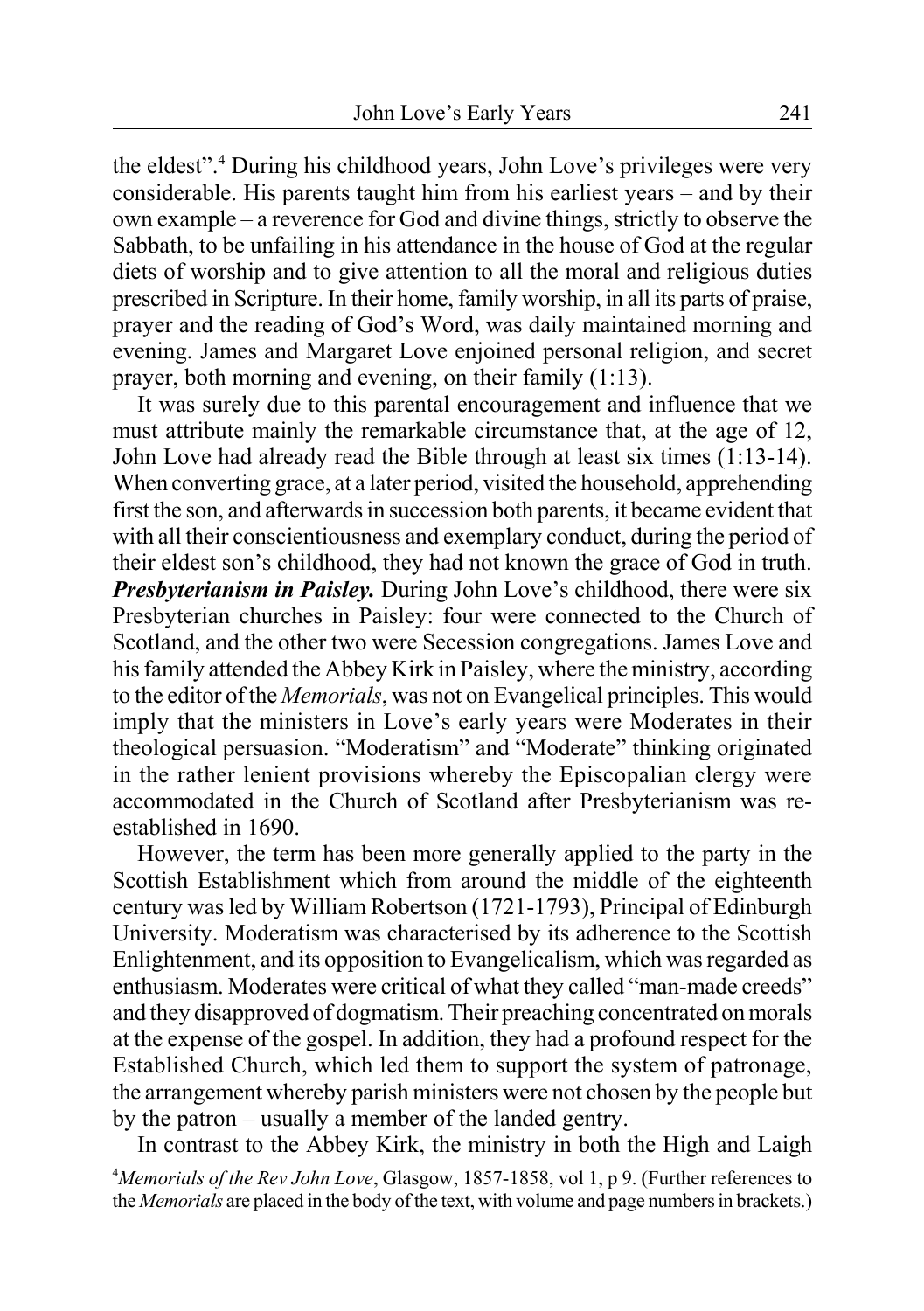Kirks was thoroughly Evangelical. The first ten years of John Love's life were spent in the family home, and gospel preaching could easily have been found both in Paisley and the surrounding district. He was not, however, under the sound of such preaching, but was a regular worshipper with his parents at the Abbey Kirk and was, therefore, brought up under the ministry of men who were Moderates. However, there are retrospective references in his diary, and in other reminiscences, to this period in his life when he acknowledges that he had precious opportunities of hearing gospel preaching from James Baine<sup>5</sup> and especially from George Muir<sup>6</sup> during the five years of his ministry in Paisley between 1766 and 1771.

# **Revivals1**

### **1. In the Old Testament Age**

### *James Buchanan*

The greatest work going on in the world is of the conversion of sinners<br>and the edification of saints. Sometimes this work proceeds slowly and silently under the stated ministry of the Word as one after another is secretly impressed with the power of divine truth, brought under the teaching of God's Spirit, and built up in faith, holiness and comfort unto eternal life. At other times, it is accomplished in a more extraordinary and remarkable way, vast numbers being brought suddenly under the power of divine truth and exhibiting the effects of divine grace in a striking manner.

We have been so much accustomed to look to the more slow, quiet and gradual method of maintaining and extending the kingdom of Christ that we are apt to be startled, and even to listen with some degree of incredulous surprise, when we hear of any sudden and general work of the Spirit of God. Indeed we cease even to expect and to pray for any more remarkable, or more rapid, change in the state of the Church and world than what usually takes place under a regular ministry.

<sup>5</sup>James Baine (1710-1790) was minister of the High Kirk from 1756 to 1766. He was widely regarded as being one of the ablest preachers of his day.

6 Baine was succeeded by George Muir (1723-1771), whose writings testify to his zealous Evangelicalism. He was attracted out of curiosity to visit Cambuslang during the revival of 1742. As a result of his visit, Muir was converted and decided to study for the ministry. Principal Macleod says of him that he was part of a band of "worthy men who did good work in the dark days of Moderate ascendancy in holding the faith and furthering the cause of the gospel" (*Scottish Theology*, p 220).

1 Taken, with editing, from the "Illustrative Cases of Conversion" in *The Office and Work of the Holy Spirit*. It is based on Acts 2:17,18.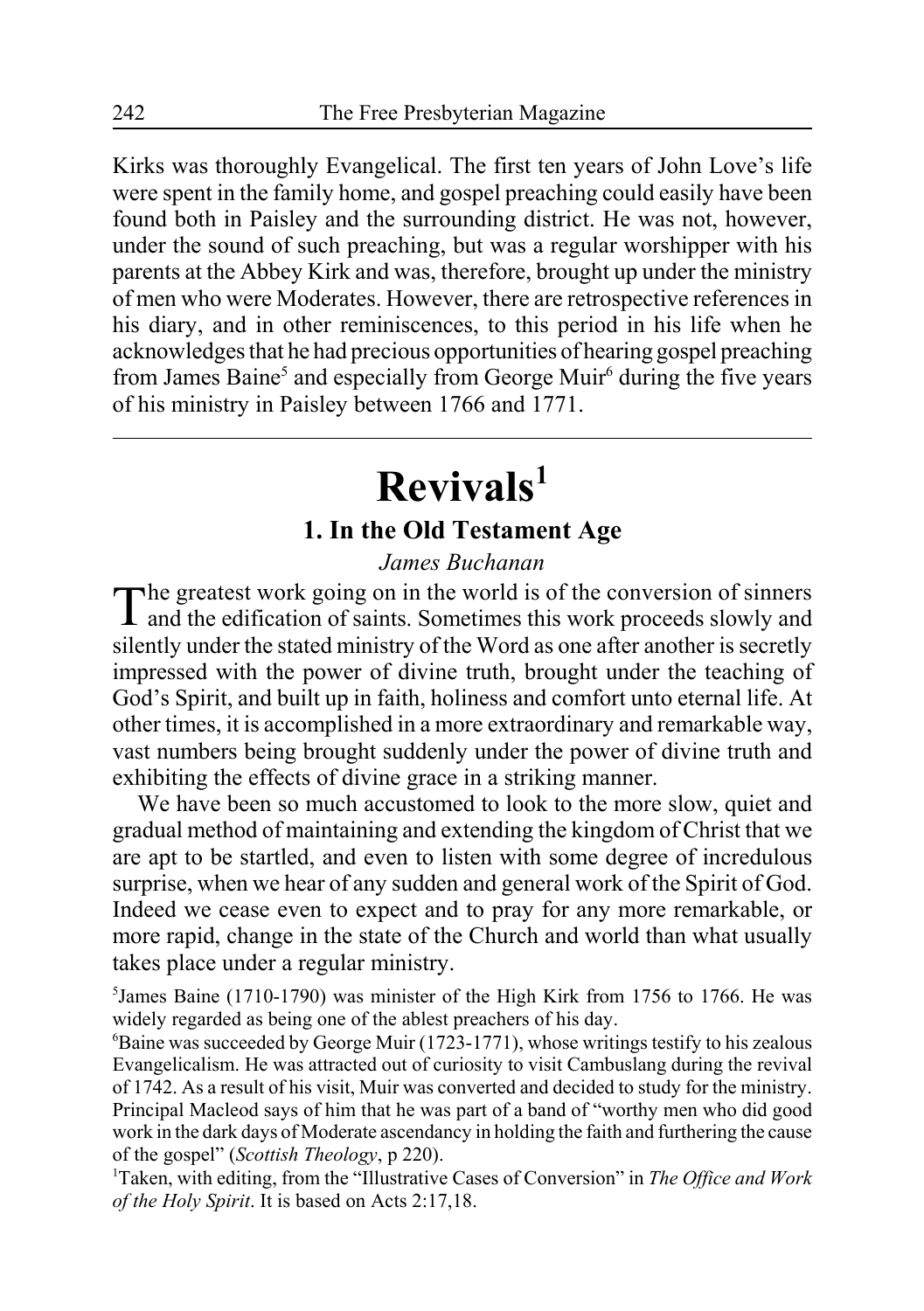But God's ways are not as our ways, neither are His thoughts as our thoughts. Often in the history of His Church He has been pleased, for wise reasons, to manifest His grace and power in an extraordinary manner – partly to arouse a slumbering Church and partly to alarm and convince those who oppose Him; and, most of all, to teach them the sovereignty and also the power of that grace which they are too prone to despise.

When any real revival of the power of true religion takes place in any country – however local and temporary, provided only that some immortal souls are savingly converted – such an event, however it may be ridiculed by the world, is the occasion of joy to the angels in heaven and also of unmingled satisfaction to the Redeemer Himself. If we have anything of the same spirit, such an event will be an occasion of joy to us, and is fitted in many ways to confirm our wavering faith, to animate our flagging zeal, to add energy to our lukewarm prayers and strength to our languid hopes. Wherever God's power and glory are remarkably displayed, it is both the duty and the privilege of His Church to behold and adore it.

The Bible speaks of "times of refreshing from the presence of the Lord" – times of remarkable revival which would occur long after the days of the Apostles. It records several memorable examples which occurred both under the Old and the New Testament dispensations. We may briefly refer to them with a view to showing that such revivals are expressly recognised in the Word of God.

When it is said of those who lived in the days of Seth: "Then began men to call upon the name of the Lord", there is probably an allusion to some general revival of religion which occurred before the flood. But we have a more particular account of a very general revival in the times of Joshua. We read of the whole generation which entered with him into the promised land: "The people served the Lord all the days of Joshua, and all the days of the elders that outlived Joshua, who had seen all the great works of the Lord, that He did for Israel". But when "all that generation were gathered unto their fathers, there arose another generation after them, which knew not the Lord, nor yet the works which He had done for Israel: and the children of Israel did evil in the sight of the Lord".

Several circumstances are recorded here which show that under the ministry of Joshua there was a very deep spirit of earnest religion among the people and that it exerted an extensive influence. The nation acted as one man, and in a spirit of devoted piety, when "the whole congregation of the Children of Israel assembled together at Shiloh, and set up the tabernacle of the congregation there; and the land was subdued before them". They did so again, when "all Israel, and their elders, and officers, and their judges, stood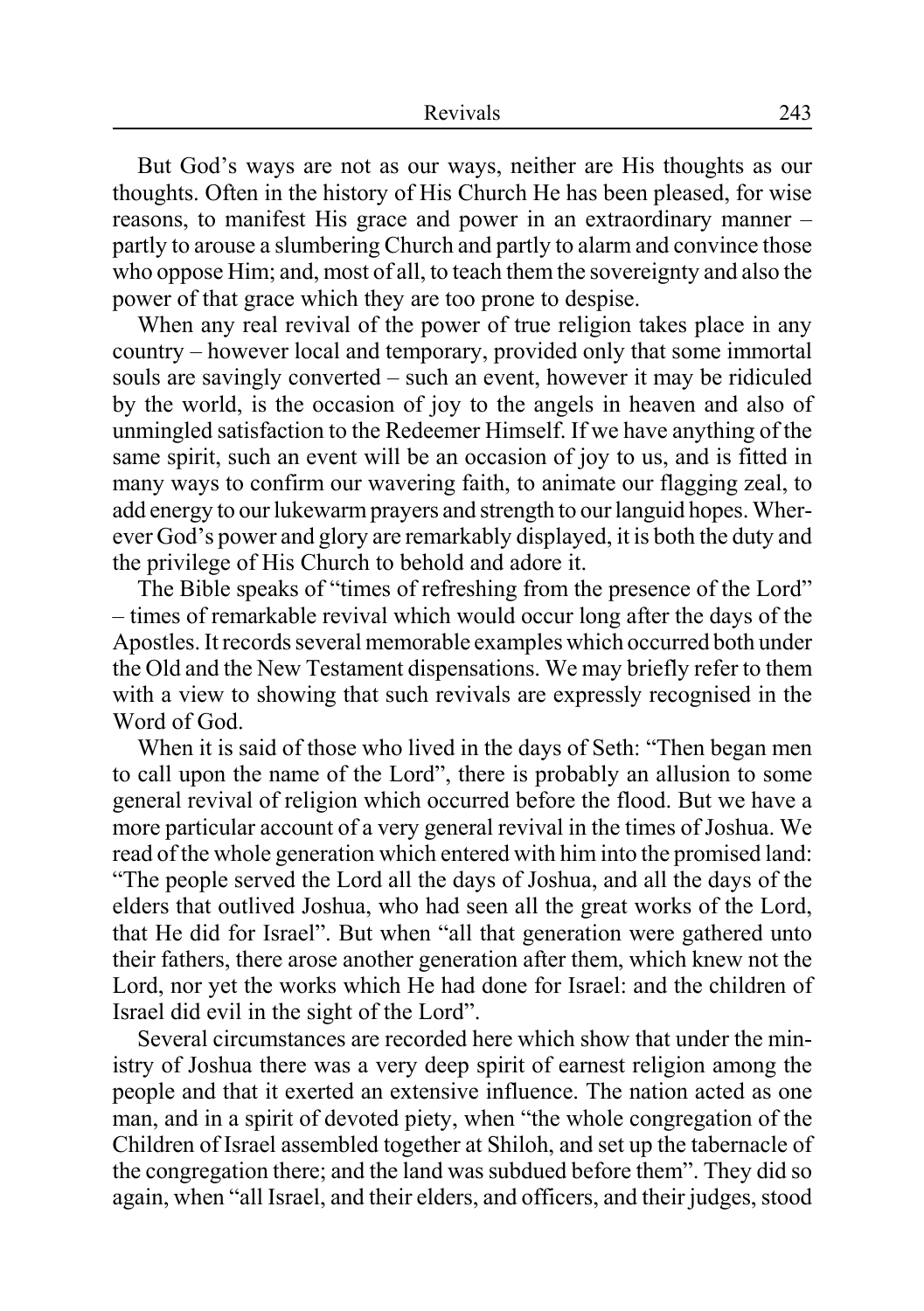on this side the ark and on that side," while Joshua "read all the words of the law, the blessings and cursings, according to all that is written in the book of the law; there was not a word of all that Moses commanded which Joshua read not before all the congregation of Israel, with the women and the little ones, and the strangers that were conversant among them".

This was also so when "all Israel stoned [Achan] with stones, and burned him with fire," for his "trespass in the accursed thing", and when "the whole congregation of the Children of Israel gathered themselves together at Shiloh", to go up to war against the two and a half tribes, on the first suspicion of their falling into idolatry. Such a lively zeal on behalf of God's service indicates a deep, prevailing sense of religion; and it is interesting to reflect on the means by which this had been produced.

We are told that the Israelites who came out of Egypt with Moses were a stiff-necked and rebellious people; but none of them, except Joshua and Caleb, entered into the promised land; they all died in the wilderness. It was their children – children born and bred in the wilderness – who afterwards exhibited so much of the power of religion on their hearts. Their religious earnestness and zeal may be ascribed to three things: first, they had seen the wonderful works of the Lord, the miracles which He wrought in the wilderness, and the remarkable fulfilment of His word; second, from their earliest years they had received a wilderness education – being trained from their childhood in hardships and trials – which taught them their entire dependence on God and the duty of absolute submission to His sovereign will; third, they had heard the reading of God's law, and were acquainted with its glorious truths. These were appropriate means, but the experience of their fathers shows that, of themselves, neither the hardships nor the miracles of the wilderness would have produced true religion. That depends on *the blessing of the Spirit of God*.

Another remarkable time of revival of true religion occurs in the history of the Kings. When Shaphan read the book of the law before Josiah, "it came to pass, when the King had heard the words of the book of the law, that he rent his clothes". And the king commanded the priests and scribes, and other officers: "Go ye, inquire of the Lord for me, and for the people, and for all Judah, concerning the words of this book that is found: for great is the wrath of the Lord that is kindled against us, because our fathers have not hearkened unto the words of this book, to do according unto all that which is written concerning us". The King's concern for his people was now remarkably displayed: he knew that they were exposed to God's wrath, and he dreaded the judgements with which they were threatened.

Forthwith he "sent and gathered together all the elders of Judah and of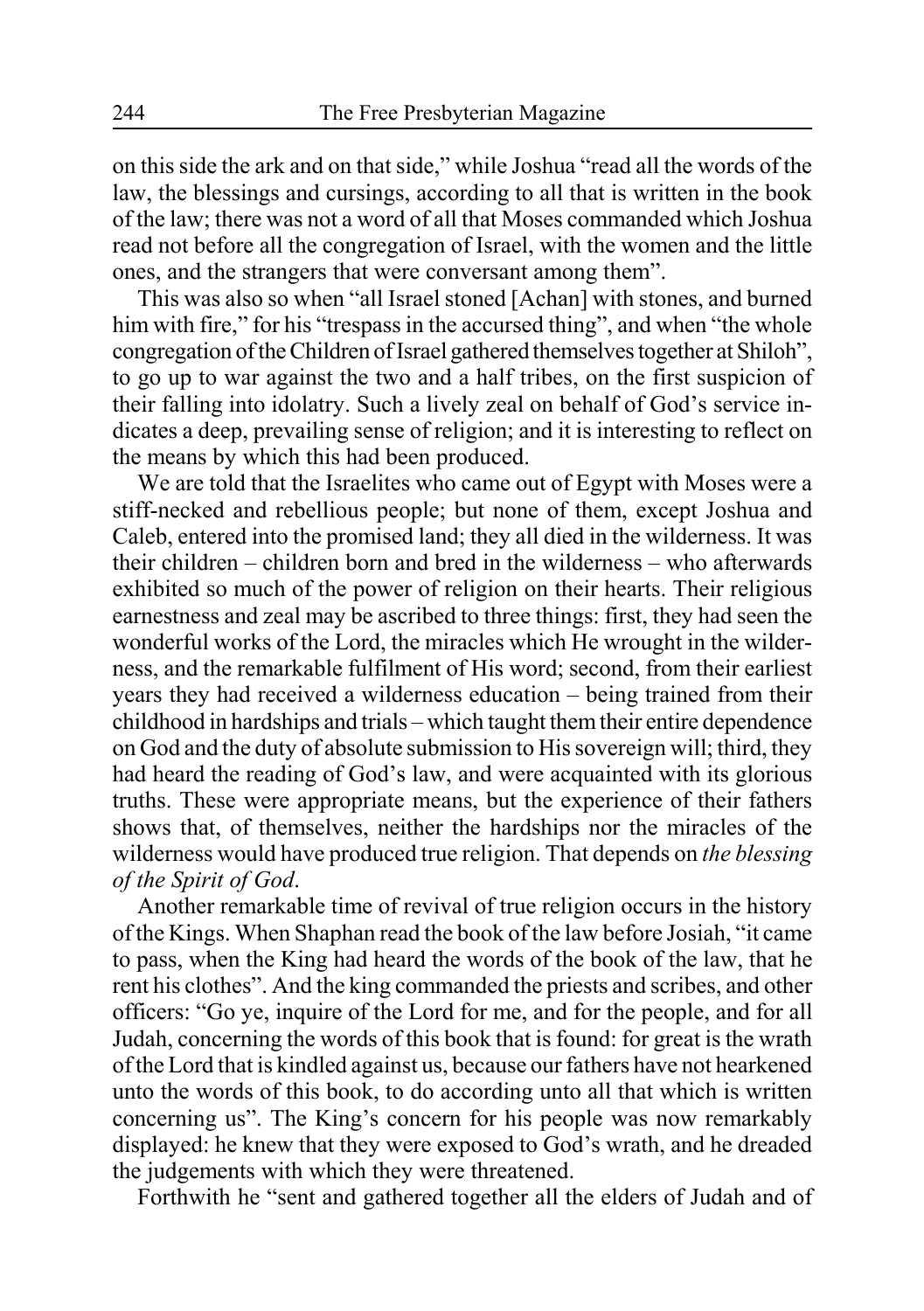Jerusalem. And the King went up into the house of the Lord, and all the men of Judah, and all the inhabitants of Jerusalem, and the priests, and the Levites, and all the people, great and small: and he read in their ears all the words of the book of the covenant which was found in the house of the Lord. And the king stood in his place, and made a covenant before the Lord, to walk after the Lord, and to keep His commandments and His testimonies and His statutes, with all his heart and all his soul, to perform the words of the covenant that were written in this book. And all the people stood to the covenant."

Then followed a great national reformation: the vessels that had been made for Baal and the host of heaven were burnt; idolatrous priests were suppressed; the houses of the Sodomites were broken down; Tophet, in which children were made to pass through the fire to Molech, was defiled; the horses and chariots which had been given to the service of the sun were taken away or destroyed; the idolatrous altars of the kings of Judah were overthrown; the high places which Solomon had built were not spared; the images were broken in pieces and the groves cut down; Jeroboam's altar at Bethel was overturned; the offending priests were cut off, according to the national law.

Then there followed a great, solemn general assembly to keep the Passover, of which it is said: "Surely there was not holden such a Passover from the days of the judges that judged Israel, nor in all the days of the kings of Israel, nor of the kings of Judah". And of Josiah himself it is said: "Like unto him was there no king before him, that turned to the Lord with all his heart, and with all his soul, and with all his might, according to all the law of Moses; neither after him arose there any like him".

Some other similar instances of a revival of the power of religion among the people of Israel might be mentioned: such as those that took place under King Asa and under King Hezekiah; and the remarkable change which was wrought on the hearts of the captives at Babylon, and by which they were prepared for their restoration to their own land. This change occurred chiefly amongst the younger Jews who were left, since their fathers had died in captivity – just as formerly the young generation were impressed in the wilderness. Of it Ezra says, "Now for a little space grace hath been showed from the Lord our God, to leave us a remnant to escape, and to give us a nail in His holy place; that our God may lighten our eyes, and give us a little reviving in our bondage". And there are many passages in the Old Testament (Ps 85, 102:13-22) which beautifully describe the spiritual revivals which occurred from time to time under the Jewish dispensation.

In many other passages of the Old Testament (Is 52:7, 54:1-5; Ezek 36:25; Hos 14:4; Joel 2:28) we find predictions of great, general revivals of religion which should occur under the new and better dispensation to which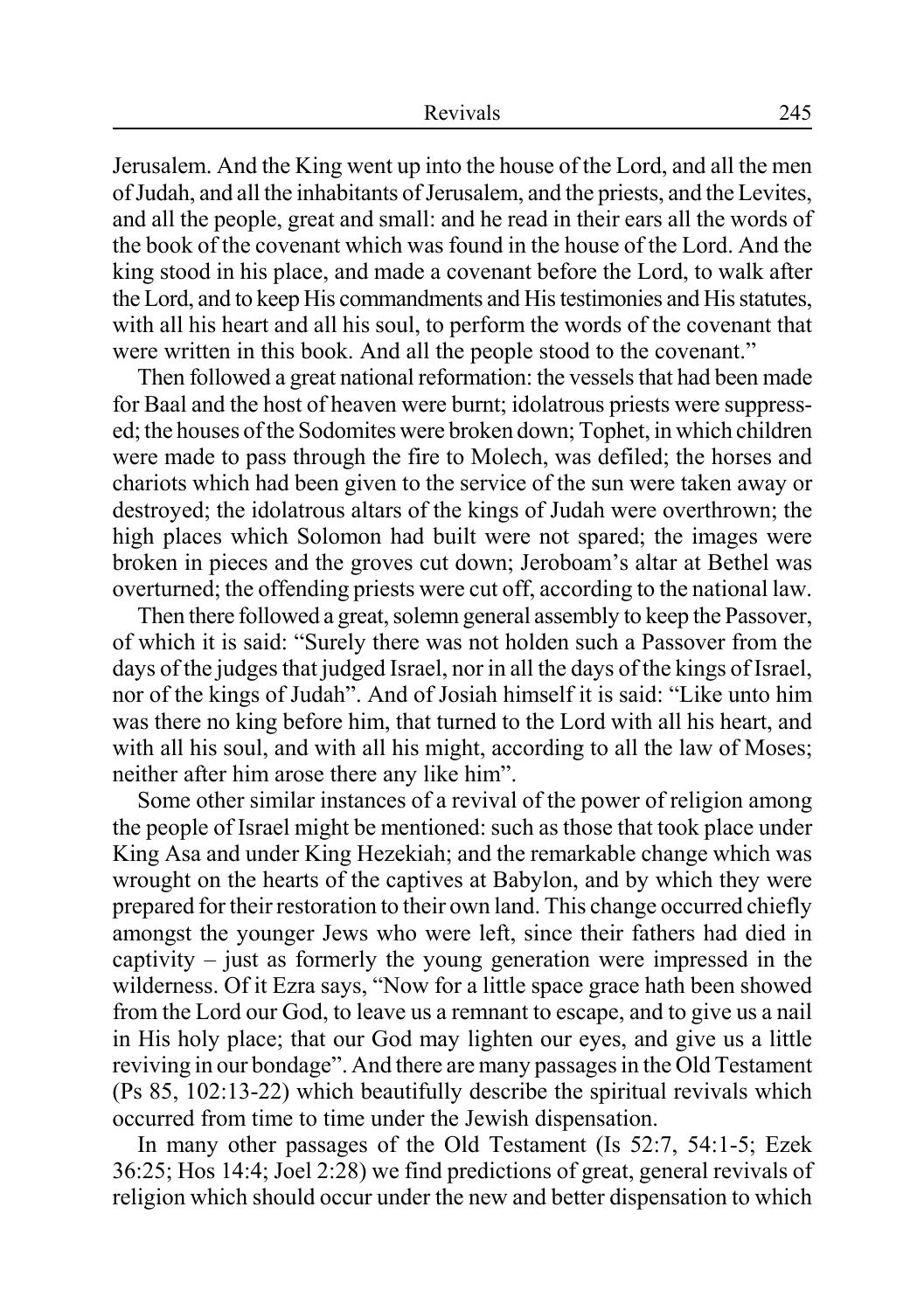the faith of the Jewish Church looked forward. Accordingly, in the New Testament, we read the authentic account of the most remarkable revival of true religion that has ever occurred in the history of the world. It was, as it were, "life from the dead". A new impulse was then given to the world, the force of which is felt and its effects witnessed even in the present day. It was not a new religion that was then introduced, but a completion of what had been revealed from the beginning – the visible fulfilment of God's word of promise and a clearer manifestation of His grace and truth.

# **Book Reviews**

*The Reformation Heritage KJV Study Bible*, published by Reformation Heritage Books, hardback, 2254 pages, £25.00 from the Free Presbyterian Bookroom (more expensive editions are also available).

Joel Beeke, the General Editor, along with his three editors and team of contributors, are to be congratulated on producing the first King James Study Bible written from a distinctively Reformed perspective. Earlier King James Study Bibles have been written, but from a very different theological outlook: for example the Scofield Bible, which was written from a Dispensationalist viewpoint.

In the introduction by the General Editor, and the section on "Reading the Bible experientially", the writers indicate that they regard the Bible as infallible and the Authorised Version of the Bible to be the best "liturgical text". This superiority is grounded on the fact that the Masoretic Text is the foundation for the Old Testament and the Received Text is the basis for the New Testament and the translation philosophy is that of "complete equivalence".

Before each book of Scripture there is an introductory section which deals with authorship, date and purpose, and provides an outline of the contents. There are brief explanatory notes on almost every verse of Scripture with the aim of aiding understanding. At the end of each chapter there is a short section providing "Thoughts for Personal/Family Worship". Inserted throughout the Bible are 57 one-page articles that cover the different doctrines. The volume concludes with a section of "Study Helps" of over 300 pages. These deal with topics such as: "How to live as a Christian"; "Twenty Centuries of Church History", where a page is given to each century; a section on "Creeds and Confessions", which includes the full text of the *Westminster Confession* and the *Larger* and *Shorter Catechisms*; Robert Murray M'Cheyne's scheme to read the Bible in a year; a concordance; and a section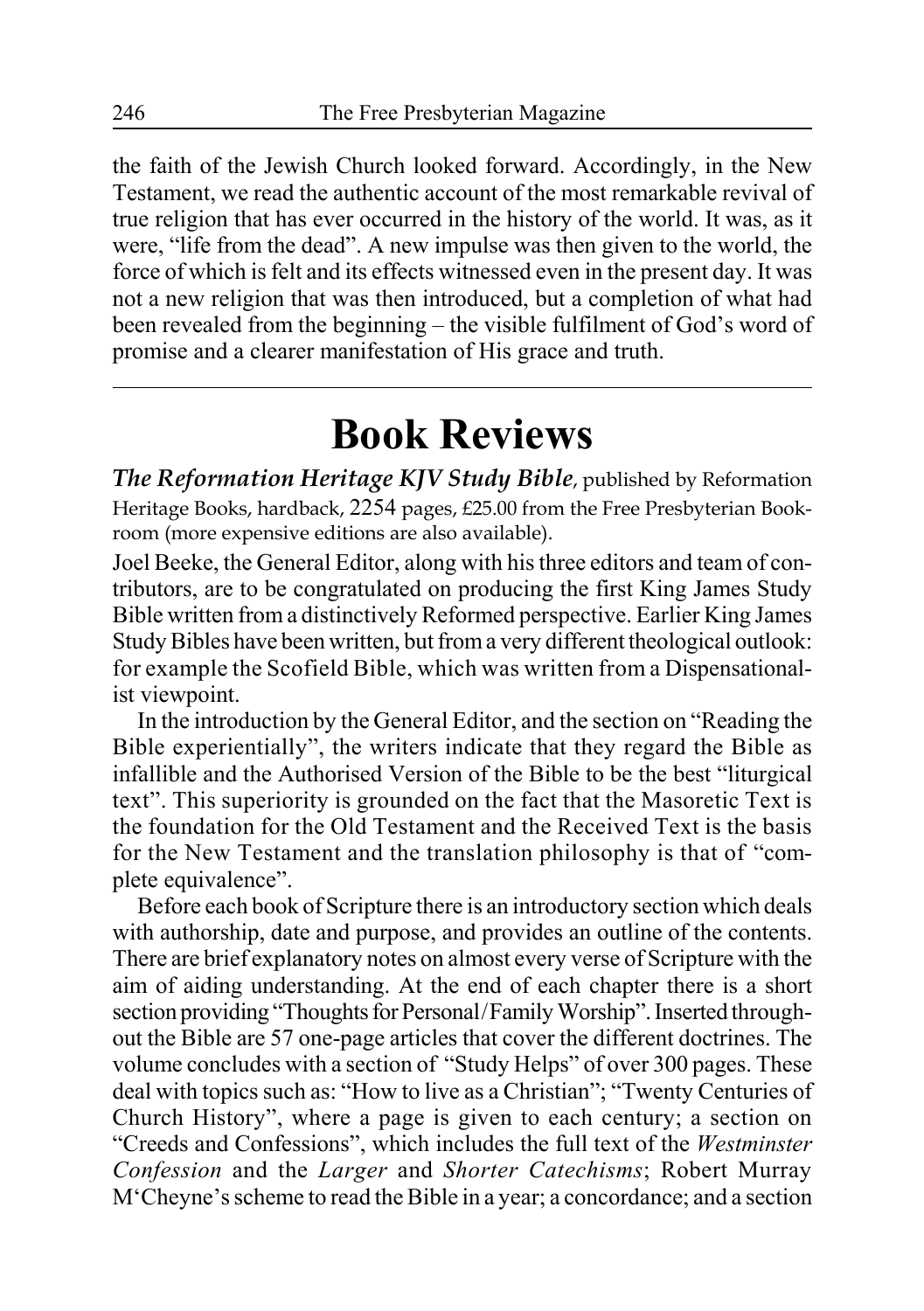of 14 maps. Without doubt this is the work of a group of men committed to a high view of Scripture and to the Reformed faith.

Whilst this reviewer would normally read the books that he reviews from cover to cover, this has not been the case with the 2234 pages, mostly double column, of the notes and articles of this book. It is, however, clear from reviews in other journals and magazines and on the internet that the volume contains a number of errors that have not been identified by the proofreaders and some which betray insufficient attention by the editors.

In the first category is a statement in Romans  $6:1-4$  (p 1623), where the note alarmingly reads, "Justification is the change of a man's moral nature". At the proofing stage, the word *not* was apparently deleted after the word *is*. Whilst one accepts the statement as to how the error arose, the inclusion of the word *not* does not relieve the oddity of the sentence. With this included, it would read as follows: "Justification is not the change of a man's moral nature; every justified man is a changed man". The proofing error seems to this reviewer to involve rather more than the deletion of the word *not*.

In the second category is a statement in the article on Regeneration (p 1774) which speaks of the necessity of receiving the Lord's Supper frequently in order that a person's spiritual life does not die. The statement regarding the Lord's Supper reads as follows: "It is a rite of nurture, signifying the way in which our souls are nourished and refreshed by feeding on Christ as the true food and drink of eternal life, it must be administered frequently, because the new life within us is still created, dependent life that will wane and die if not refuelled and sustained". Other reviewers have pointed out that this comment is rather less than satisfactory and appears to deny the Final Perseverance of the Saints.

The article dealing with God's covenants (p 83) states that the basic meaning of the Old Testament word for covenant (*berith*) means agreement. The unknown writer continues, without indicating that it is God who takes the initiative, "God's covenants are agreements between Himself and His people". This is a view that if applied consistently would lead to Arminianism. It is a position controverted by Geerhardus Vos, *Biblical Theology* (Banner of Truth, 1975, pp 23-26), and by John Murray, *Covenant of Grace* (Tyndale Press, 1953). The language of Scripture is, "And I, behold, I establish My covenant with you, and with your seed after you" (Genesis 9:9).

The reviewer in the Protestant Alliance magazine, *The Reformer*, (May/ June 2015, p 14) has drawn attention to the note on Matthew 16:18, "And I say unto thee, That thou art Peter, and upon this rock I will build My Church; and the gates of hell shall not prevail against it". The first part of the note on this text reads, "The rock that Jesus builds His Church upon is most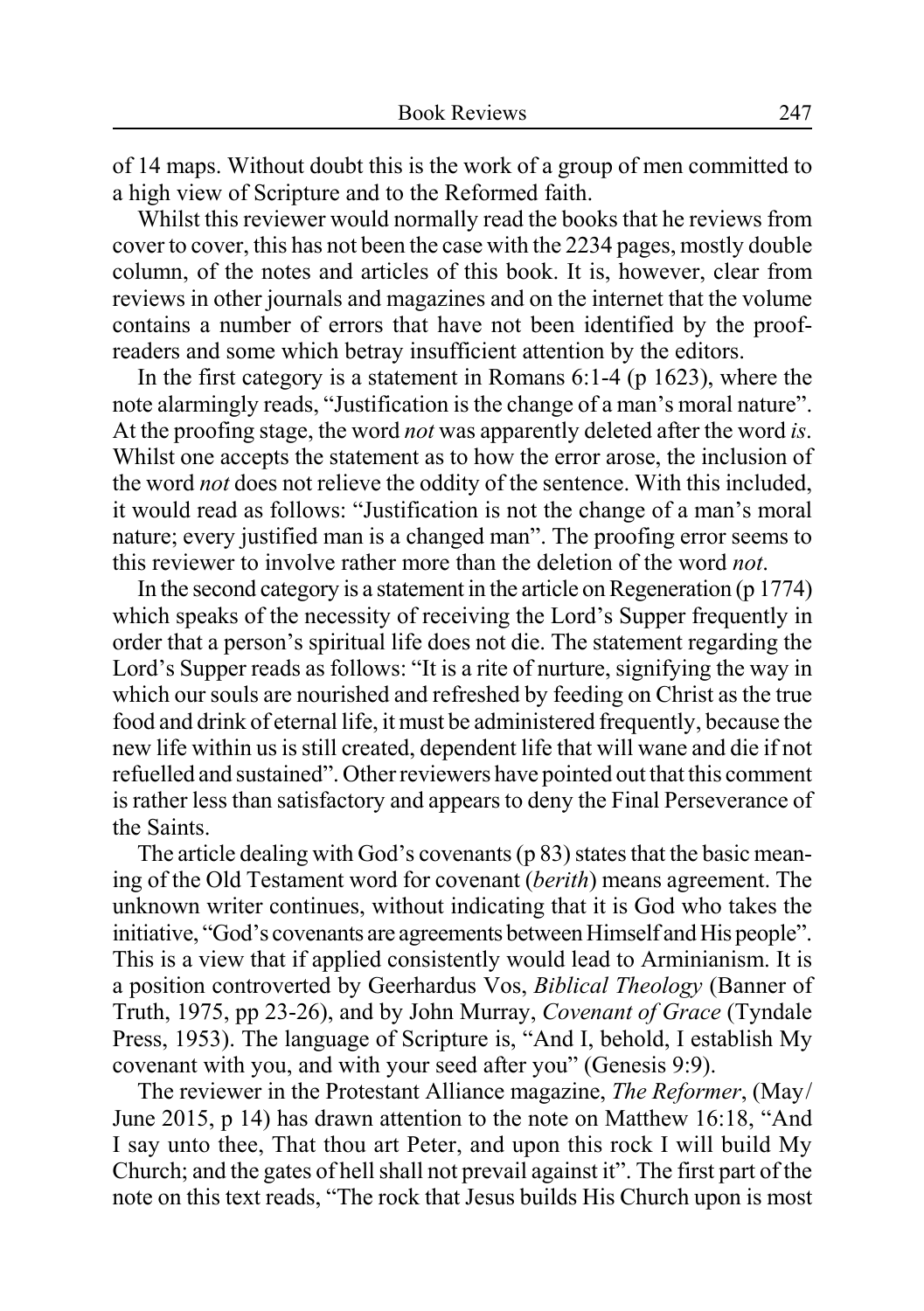naturally understood as Peter, together with the other apostles in their Spiritgiven testimony to Him" (p 1385). This is the passage on which Romanism builds its doctrine of Papal Supremacy. To make the short statement cited above without a great deal of qualification is very misleading. J A Alexander, in his commentary on Matthew, takes four and a half dense pages to deal adequately with the text. This demonstrates the problem with brief comments on highly-contested portions of Scripture.

When we read the commentaries of Matthew Henry, John Gill or William Hendriksen<sup>1</sup>, for instance, we appreciate that the views expressed are theirs and we may in places disagree with them as being the opinion of a specific author. In this *Study Bible* the notes and comments have no authors' names attached to them. In the reviewer's opinion, that is rather unwise. When the notes are printed along with the Biblical text they can appear, particularly to the young, as being *the meaning* of the Biblical text in all instances.

A further, most disappointing, editorial oversight was the use, at the back of the volume, of a map from Zondervan publishers that shows the route of the Exodus as not going through the Red Sea, but rather the route advocated by modernist scholars.

This reviewer has a great deal of sympathy with the comments of the reviewer in the *British Church Newspaper,* who writes, "In this substantial volume approximately two-thirds of the letterpress is that of commentators, and one third the inspired words of Holy Scripture. This is a little disturbing, in a book that is sold as a Bible." He goes on to speak of the benefits of the Bible being printed "without note or comment" and adds, "This is an important principle, and such excellent material as accompanies this Bible might perhaps have been better offered as a separate *Reformed Heritage Companion to the KJV*" (*BCN*, 3 April 2015, p 14).

It is understood that the publishers have already corrected some of the mistakes to which we have referred in the online version of this Study Bible. It is regrettable that the first print edition of this Study Bible was for 20 000 copies and it may, therefore, be some time before a revised version is produced that will enable these errors to be corrected in print. The proofing that is required in a Study Bible, which is seeking to aid the understanding of God's inerrant Word, is of a very high order. Having not read the entire volume, and being conscious of these errors, one wonders what further mistakes may be uncovered as the volume is used more extensively.

*Roy Middleton*

<sup>1</sup>William Hendriksen in his commentary on *The Gospel of Matthew* (Banner of Truth, 1974, pp 645-650) adopts a similar interpretation of these words. He has, however, a lengthy section of qualifications and explanations of his exegesis.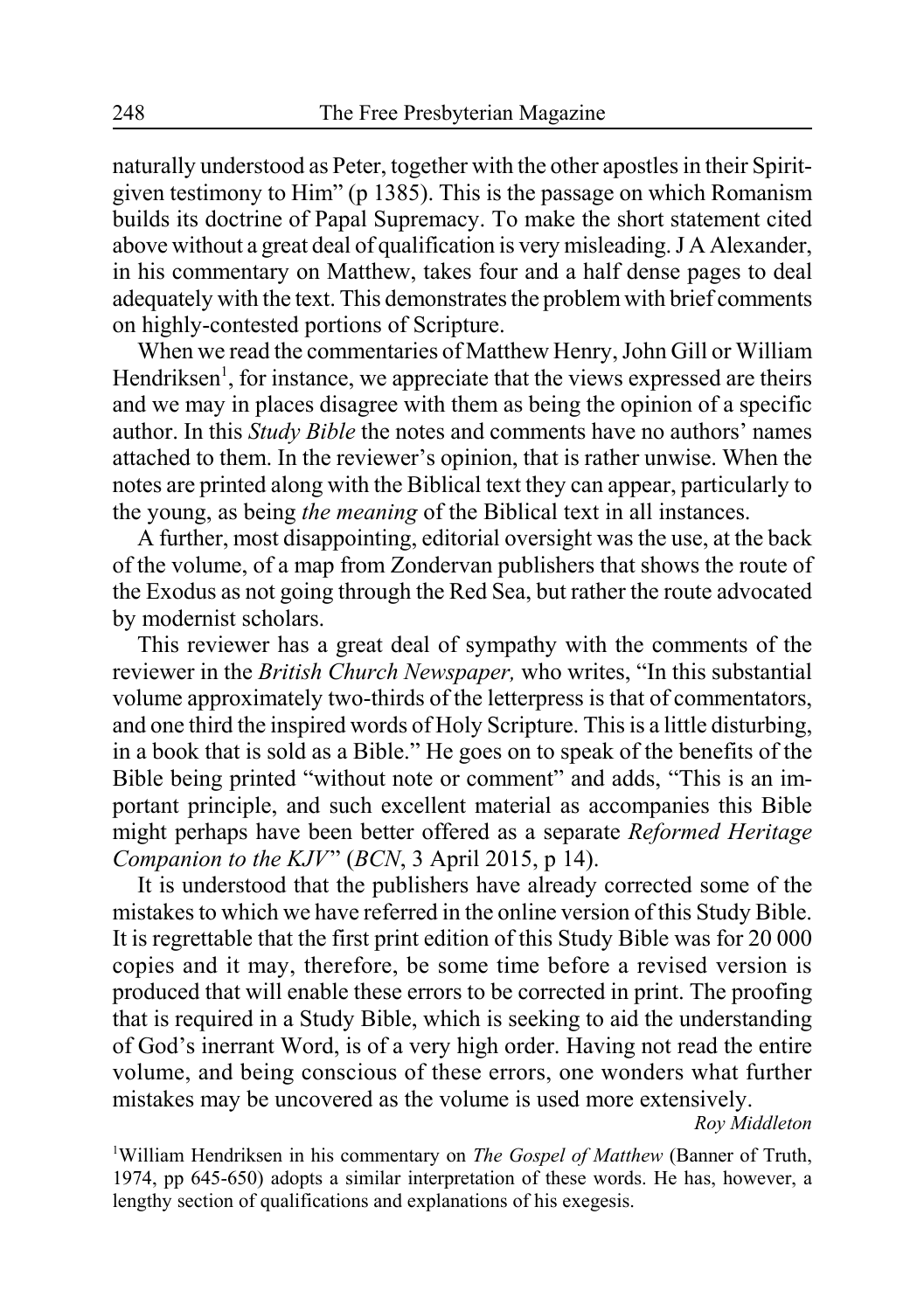*Sermons of the Great Ejection*, published by the Banner of Truth Trust in their Puritan Paperbacks series, paperback, 276 pages, £6.25, obtainable from the Free Presbyterian Bookroom.

This collection is a revised and reset edition of the 1962 publication which marked the tercentenary of the Great Ejection in August 1662. It consists of sermons, memorials and brief biographies of seven English non-conformists first published in 1662 as *An Exact Collection of Farewell Sermons Preached by late London Ministers* and in 1663 as *England's Remembrancer.* The seven ministers include the well-known names of Edmund Calamy (senior), Thomas Brooks and Thomas Watson. The other four names will not be so well known – John Collins, Thomas Lye, John Oldfield and John Whitlock.

The sermons are fairly short and have the added and special interest of being the last preached by these worthy divines before their ejection from their pulpits. The ejection was on account of the Act of Uniformity passed by the English Parliament in 1661. This Act demanded unfeigned consent to the Prayer Book, abjured and condemned Presbyterianism, replacing it with a semi-popish system of Episcopacy and demanded renunciation of the Solemn League and Covenant. A similar Act rescinding the Second Reformation Acts was passed the same year in Scotland by what became known as "Middleton's Drunken Parliament". In England, as in Scotland, a date was set – 24 August 1662 – for conformity to the Act, and the result was that about 2000 faithful ministers refused conformity and were ejected.

The sermons are of a very high standard, such as readers of the Puritans will be acquainted with. The application to our own day of much that is written will not be missed by discerning readers. Of particular note are those by Edmund Calamy on "Eli trembling for the Ark of God" (1 Sam 4:13), John Oldfield on "Stumbling at the Sufferings of the Godly" from Psalm 69:6 and a very useful and searching discourse by Thomas Lye entitled "Stand Fast in the Lord", from Philippians 4:1. Each sermon is introduced by a short biographical note about the preacher, and several include the prayer offered at the time of the sermon's delivery. There are powerful passages when application is made, such as this warning against worldliness and the danger of temptation:

"You that are husbands and parents know it. The world is a great temptation, but if we are overcome by the world, and the world is not overcome by us, we shall never be able to overcome any one temptation that is offered to us . . . . Do not go and run and venture yourself into temptations. You have heard of a superstitious or idolatrous worship; you are curious to see this. What if, when you are found in Satan's way, Satan should lay a paw on you and claim you? What do you there in Satan's ground? Would you be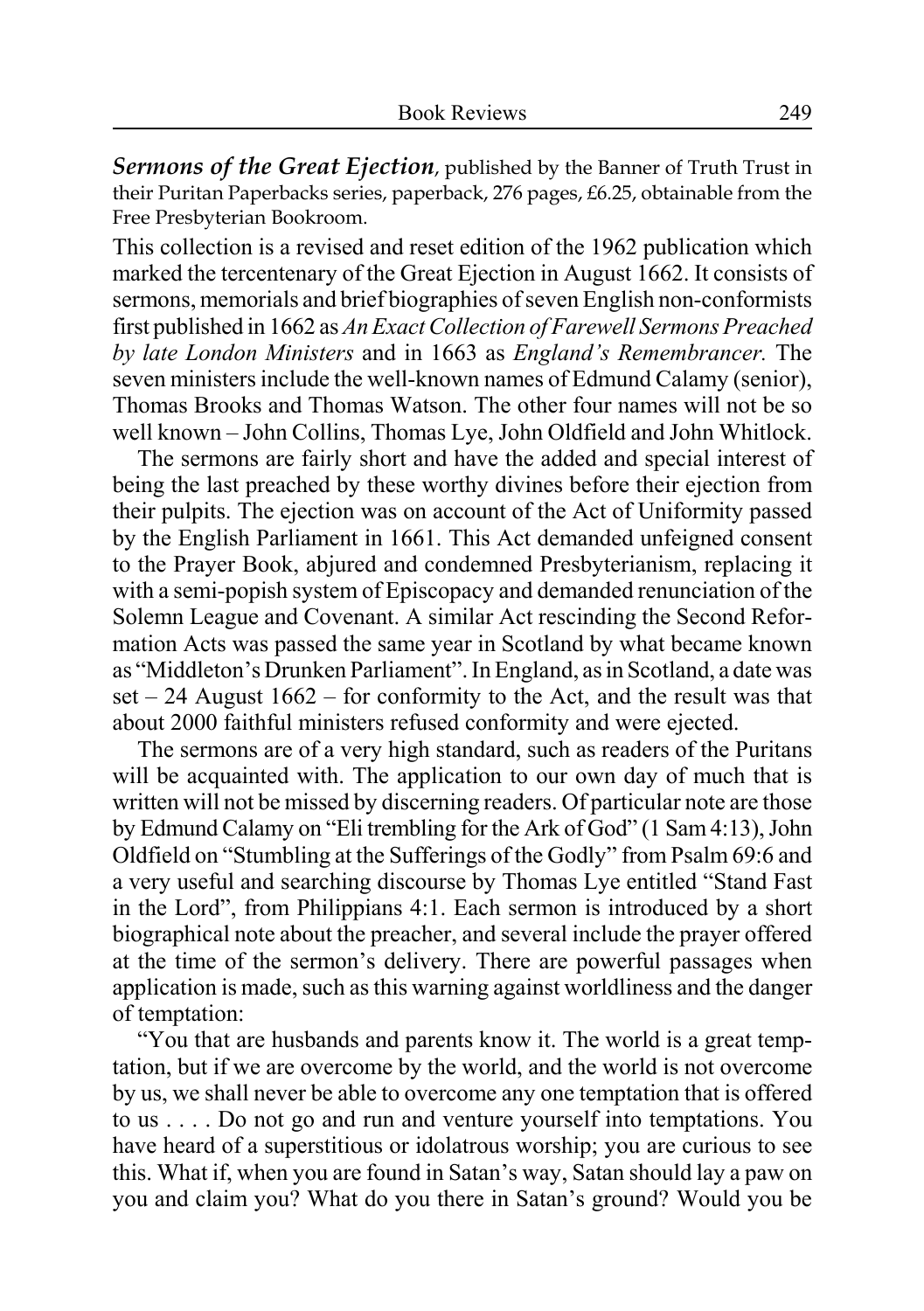found, when you come to die, in a playhouse? Or in a place where the true God is idolatrously worshipped?" (pp 118,120).

One significant fault which we must identify in this book is the inclusion of false teaching in the Catechism appended to the sermons. The *Nonconformist's Catechism* by Samuel Palmer was first published in 1772 and the present edition of it is the result of several revisions. While much of the material is useful as a critique of the Church of England, this Catechism contains teaching at variance with *The Westminster Confession* concerning both the nature of the Church and the Establishment Principle. The importance of these doctrines (erroneously handled in Questions 7 and 8) means that we must sound this note of caution to readers. (Rev) *D Campbell* 

# **Protestant View**

### **Free Church Ministers at Mass**

We were sorry to see that at least two Free Church of Scotland ministers attended the funeral mass for Charles Kennedy, the former MP. This is not the spirit of John Knox, Andrew Melville, Samuel Rutherford, James Renwick and other brave, wise, and godly men who have gone before in Scotland. The mass is idolatrous; and attendance at mass, apart from being contrary to Scripture, also gives an entirely wrong impression to others about the dangers of idolatry and false religion. If the professing Christian Church will not separate from Romanism, it is little wonder if the world assumes that Romanism is a harmless variant form of Christianity. "Touch not the unclean thing" (2 Cor 6:17). *DWBS*

### **The Turin Shroud**

The Pope has "venerated" the Shroud of Turin, which many Roman Catholics believe to be the linen cloth in which the Lord Jesus Christ was buried. The Roman Catholic authorities are careful not to make any claim as to the authenticity or provenance of this mysterious and rather grotesque object which bears a faint image of a bearded man with the marks of scourging and crucifixion. In 1989 it was dated as being around 700 years old but scientists and others are not all in agreement as to its age or the actual process whereby the man's image came to appear on the fibres of the cloth.

This papal "veneration" is one further example of how Rome speaks with a forked tongue, hallowing the shroud as an "icon" of Christian devotion, yet unwilling to state whether it is a fake or not. What is certain and unambiguous, however, is the fact that Romanist "devotion" is as superstitious,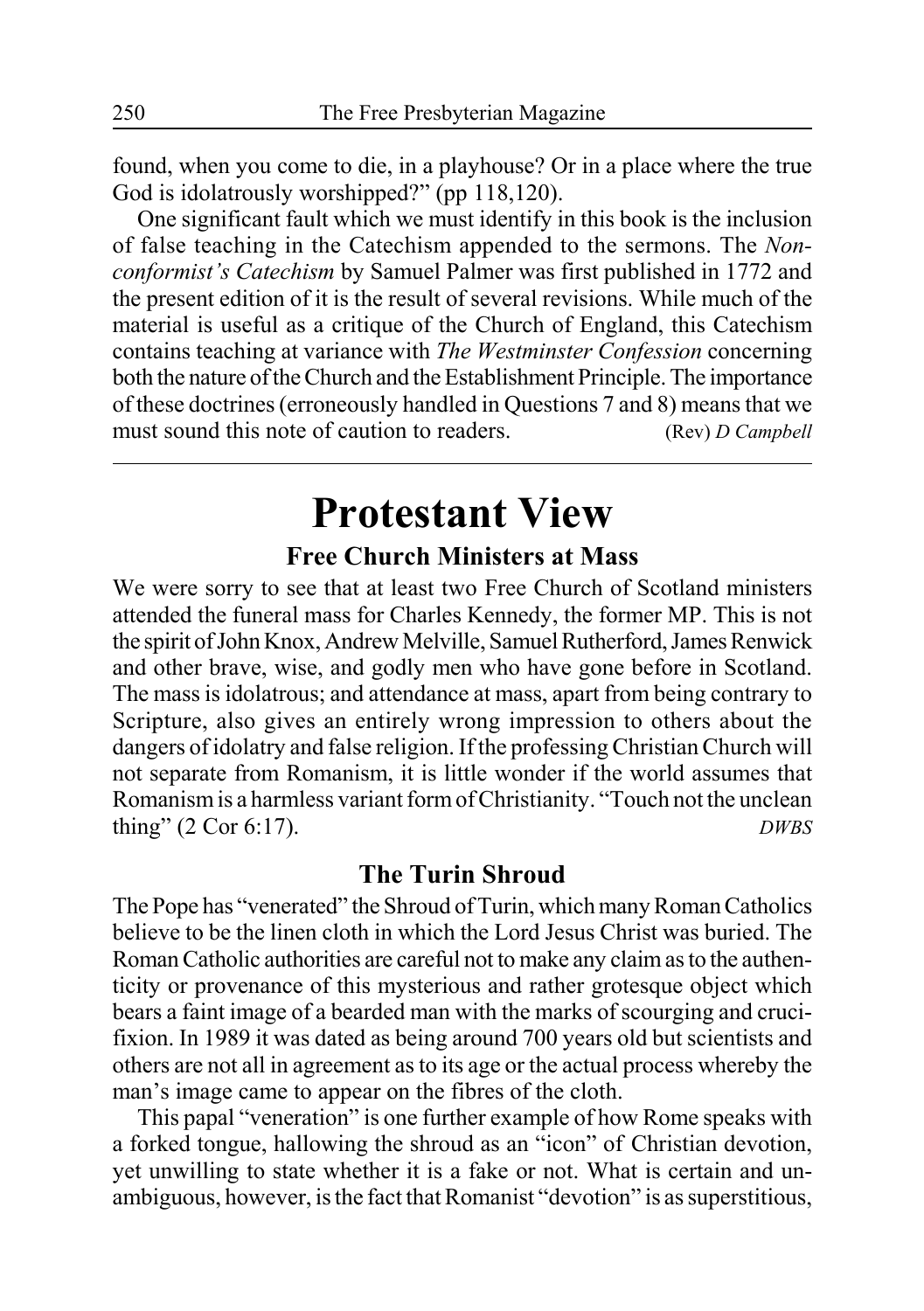idolatrous and carnal today as it was in mediaeval times, when fake relics abounded throughout Europe, deluding multitudes over many hundreds of years. Furthermore, items of this nature can never be accepted as aids to the worship of God nor can they yield knowledge of divine truth to the soul of a sinner.

"Thou shalt not make unto thee any graven image or any likeness of anything that is in heaven above, or that is in the earth beneath or that is in the water under the earth, thou shalt not bow down thyself to them, nor serve them, for I the Lord thy God am a jealous God, visiting the iniquity of the fathers upon the children unto the third and fourth generation of them that hate Me and showing mercy unto thousands of them that love Me and keep My commandments"  $(EX 20:4-6)$ . *AWM* 

# **Notes and Comments**

### **Frenchman in Coma Given "Death Sentence"**

In June this year, a Frenchman who was left in a "vegetative state" after sustaining serious head injuries in an accident seven years ago, was in effect sentenced to death by a European Court ruling. Thirty-nine-year-old Vincent Lambert, who has quadriplegia, has been in a semi-coma since his motorcycle accident in 2008. He is currently a patient at a hospital in the north-east city of Rheims, being kept alive by an intravenous drip and a gastric tube.

In 2013 a number of doctors, together with his wife Rachel and six of his siblings, agreed to cut off Vincent's life support. Later, when his mother arrived at the hospital, she found him almost dead. Supported by other medical staff, his father and the two remaining siblings, she took the case to a local court, which ruled in her favour to reinstate feeding. On appeal, the case came to the State Council, the highest administrative court in France, which overturned the local court's ruling and gave permission for the hospital to stop all nourishment and hydration. The parents and the two siblings then appealed to the European Court of Human Rights which, in June 2014, ruled that France must "suspend the execution of this judgement for the duration of the proceedings before the Court".

The decision gave great hope to M Lambert's parents; however, a year later, these hopes were dashed as the Strasbourg judges decided by a 12-5 majority that "French law was sufficiently clear and that there was no infringement of M Lambert's rights under existing conventions". Effectively a death sentence was handed down to this helpless man. However the five judges who opposed the verdict dissented strongly.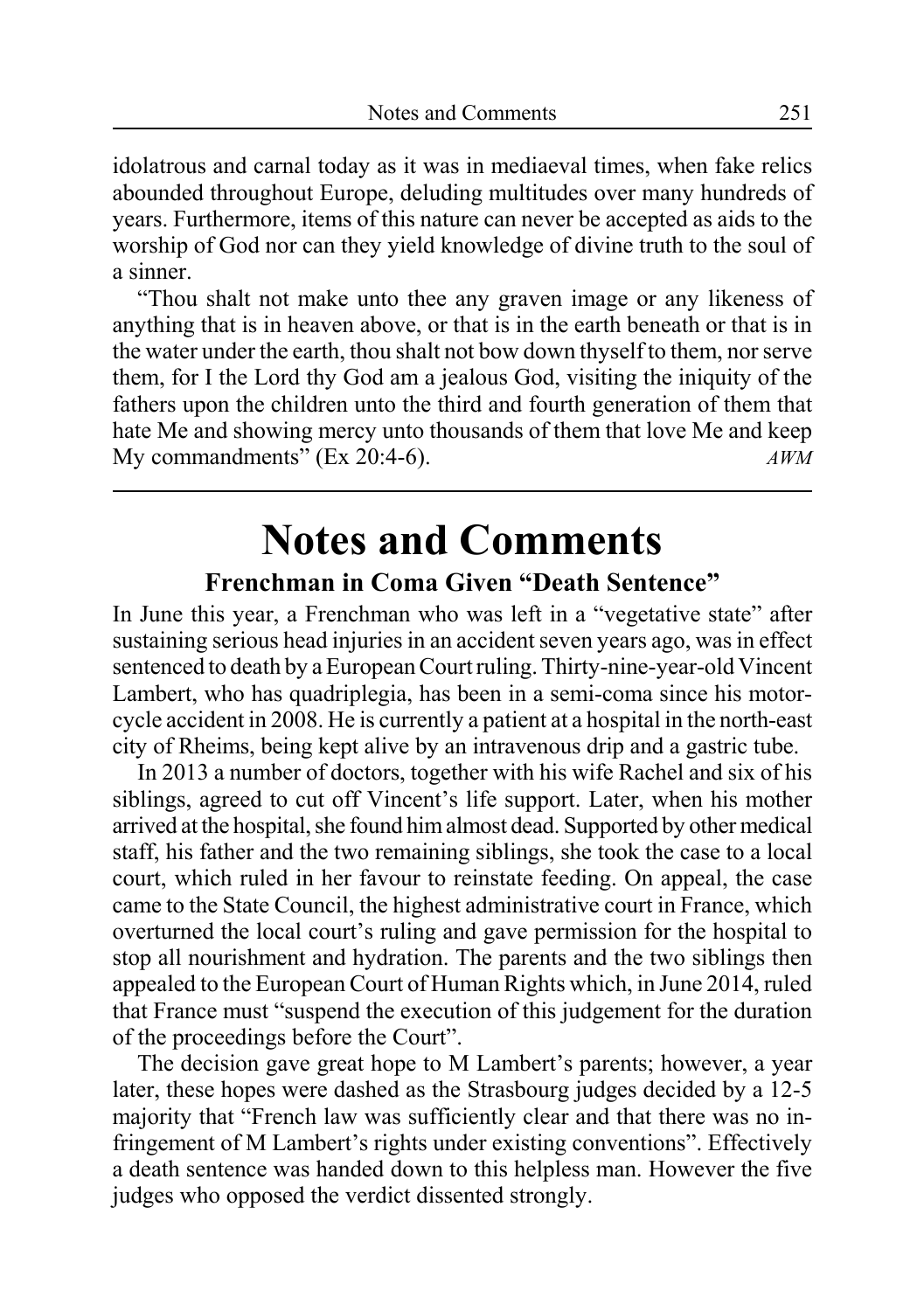Although euthanasia as such is illegal in France, in 2005 it legalised "passive euthanasia" (the withdrawal of artificial life support); since then the President has passed a law that allows doctors, in certain cases, to place terminally-ill patients in a deep sleep until they die. "Living wills" are now legally binding in France, and Rachel Lambert has used this law, claiming that her husband had spoken about not wanting to live if he should become permanently incapacitated. Significantly, there is no written record of such a wish, although doctors state that M Lambert had shown signs of resisting treatment last year. Mme Lambert insists that her husband "would never have wanted to be kept in this state".

However, his parents think differently, arguing that Vincent is semiconscious and responding to stimuli. There is even a video of him on the internet, apparently listening to his mother's voice over a telephone with some signs of recognition. She says he is showing a little progress and just needs better care, adding: "It is a scandal; our son has been sentenced to death", while her lawyer demands that the health ministry allow Vincent to be transferred to another hospital "so that those who want to take care of him can do so rather than leave him on death row". Rachel Lambert does not wish to have her husband moved from the hospital but, mercifully, he is still being fed artificially at the time of writing. The law demands that, as the doctor who signed off his life support no longer works there, a new doctor must be found who would be willing to authorise termination of life support.

We are seeing the insidious tentacles of the euthanasia lobby at work in many countries. Here in the UK it is not yet legal, technically. But another vote is expected soon at Westminster. The ground is shifting in a sinister direction, and France is no different. This man is in a vulnerable state, yet the person who should be supporting him – his wife – seems to want him dead, even when it appears there is some possibility, however small, of his recovery. How tragic when there is little recognition of God as the One who alone has the right to give life and to take it away. How solemn when men and women seek to overthrow God's law. The Sixth Commandment, "Thou shalt not kill" (Ex 20:13) remains as binding today as it did in Moses' day and those who break it are just as culpable now as then. *KHM*

### **US Supreme Court Verdict on Same Sex Marriage**

The US Supreme Court has ruled, by the narrowest of margins, 5 to 4, that same-sex marriage is a legal right across the United States. It means that the 14 states which prohibited same-sex marriage will no longer be able to maintain their opposition. Among them is Texas, whose Governor Greg Abbott said that the justices "have imposed on the entire country their personal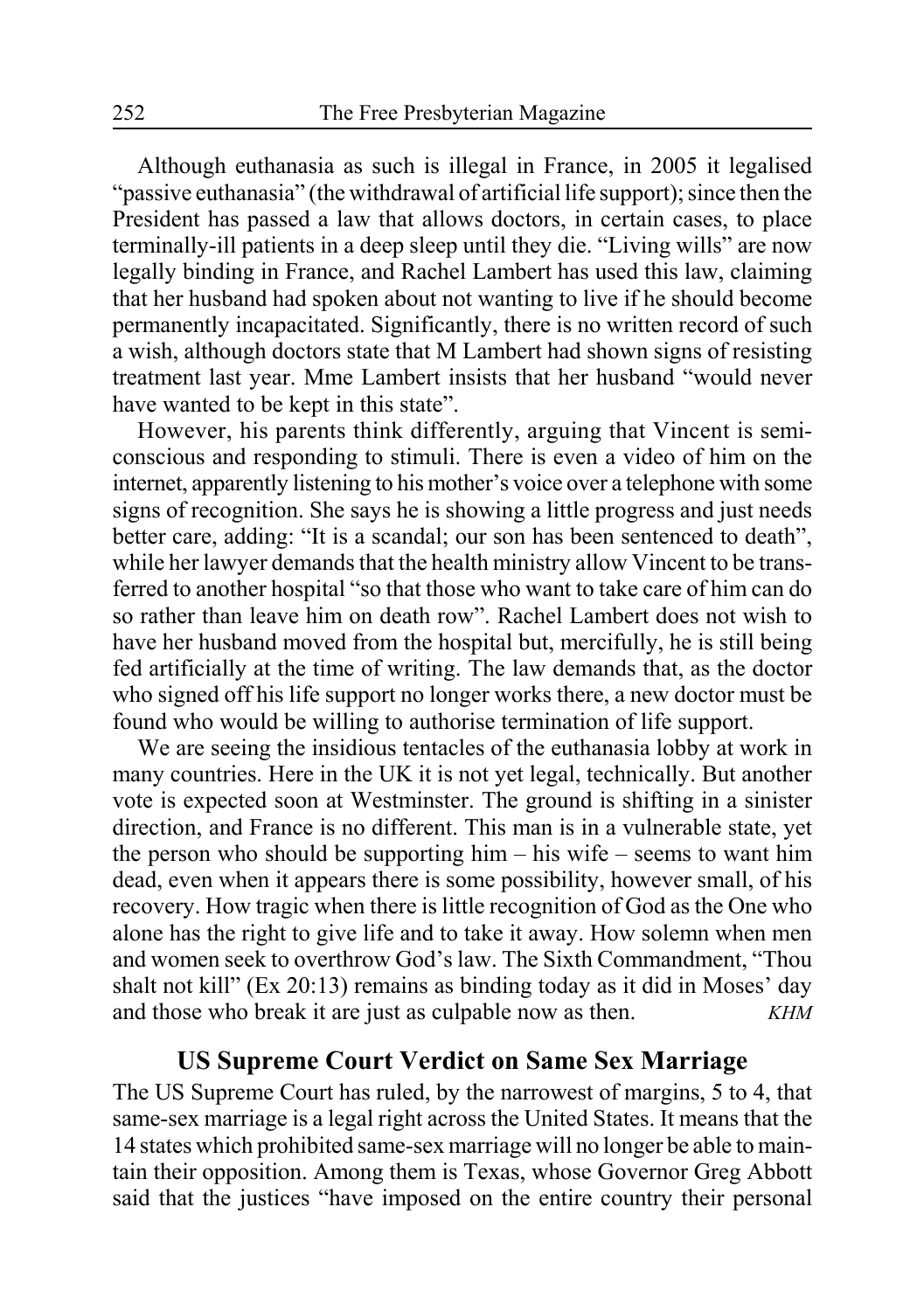views on an issue that the Constitution and the Court's previous decisions reserve to the people of the states". Meanwhile President Obama rather meaninglessly declared that the ruling was a "victory for America".

One of the minority, Justice Antonin Scalia, spoke out strongly against the majority on the Supreme Court imposing their values on "320 million Americans coast-to-coast". He described the decision a "judicial Putsch" and "a threat to democracy", in which the majority discovered a right to marriage that all the US legal minds before them had overlooked. By further broadening the interpretation of the Fourteenth Amendment's equal-protection guarantee to include a universal right of same-sex marriage, he argued, the Court had given itself unlimited power. "It stands for nothing whatever, except those freedoms and entitlements this Court really likes," he went on. It is ironic that such a major change in the law has been brought about by nine individuals in a nation which makes so much effort to promote democracy in other nations – at the same time overruling laws democratically passed in a number of US states.

More importantly, of course, the objection to same-sex marriage arises on the basis of the Scriptures – for example, Romans 1 – as has been pointed out in some recent issues of this Magazine. We do not wish to multiply notes on such subjects, but we must handle topics that are significant at the moment, and this, sadly, is one that crops up repeatedly as the frontiers of the kingdom of Christ are being – so it seems – rolled back at an alarming rate.

Dr Douglas Kelly, a Professor at Reformed Theological Seminary in Charlotte, North Carolina, has commented, "Here is the problem that the Church [in the US] now must face: since marriage of same-sex persons has now become national state policy, what if the Church follows God's Word, and therefore refuses to perform such marriages? To refuse to do it will now be to disobey an edict of the US Supreme Court. Does that mean the state will seek to disadvantage the churches by removing their tax deduction, or putting property taxes on them? That remains to be seen."

Clearly many American churches will welcome the decision of the Supreme Court. They are among those which have grievously departed from the authority of the Scriptures. May we pray from the heart: "O Lord, revive Thy work in the midst of the years . . . in wrath remember mercy" (Hab 3:2).

### **Demise of English Culture**

It is not uncommon for people to find that the familiar world of their childhood has vanished. This happened to the Eastern European Jews in the 1930s and 1940s, to the Welsh miners in the "valleys", and, to a considerable extent, to the Gaelic-speaking culture of the Scottish Highlands. Recent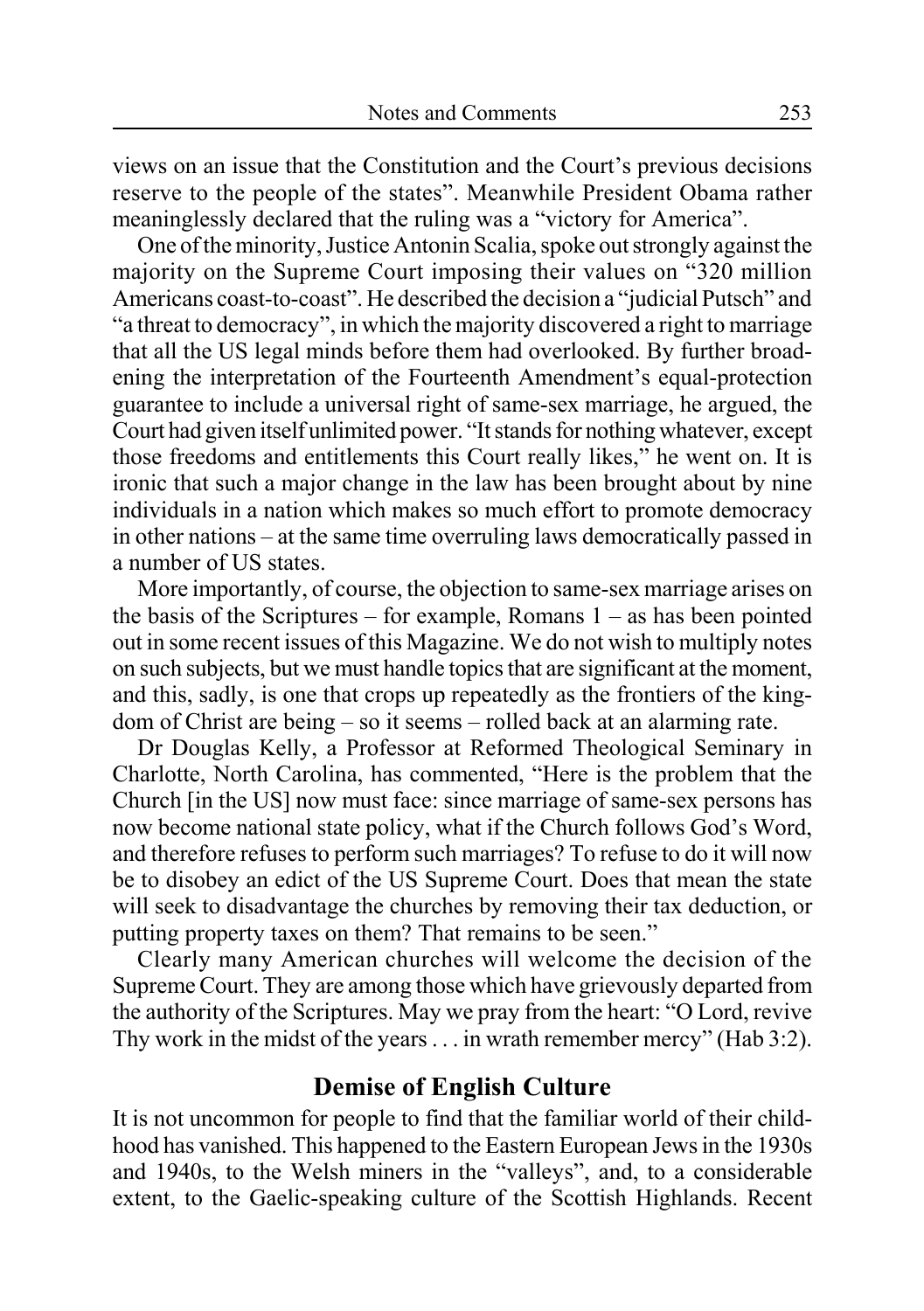figures suggest that the same is likely to happen in England during the next century. A BBC report says that 30% of the children at primary school in England are from ethnic minorities, and 27% of the children at secondary school. In the ordinary course of time this will clearly lead to a country in which a third of the people are from ethnic minorities; but in fact the proportion of children from ethnic minorities is rising rapidly, and it is likely that, before the end of the century, "indigenous" English people will cease to be an absolute majority and will be merely the largest ethnic group, and even that may not last for very long according to present birth-rates.

The same sort of thing in happening in most European countries, and one wonders to what extent the new "ethnic mix" in each of these countries is likely to retain the historic flavour of the country. Will Magna Carta and the battle of Waterloo matter in England in a hundred years' time, or will the bulk of the people be more interested in their own history from different parts of the world? Will the majority language still be English? Already street-names are being changed and are appearing in foreign languages in some English towns. The old Europe with France, Germany, Italy and Spain, which has lasted for the last thousand years, may soon be at an end.

These are sad thoughts for the present writer, especially when one thinks of the gospel blessings that the English have enjoyed, and the eminent Christians such as John Wycliffe and William Tyndale whom God has raised up; but there are two things that make them less sad. One is that English culture seems to have degenerated into hedonism and immorality, according to the "British values" currently being imposed by our rulers. If the English and other European races are too selfish to have children because it may interfere with their pleasures, let their land be taken from them and given to others with a better view of family life. "God is no respecter of persons" (Acts 10:34).

The other thought is that in the Christian Church there is "neither Greek nor Jew, circumcision nor uncircumcision, Barbarian, Scythian, bond nor free; but Christ is all and in all" (Col 3:11). The believer finds that he has far more in common with fellow-Christians of different races than he does with his irreligious kith and kin. Christians of other races already give more honour to Wycliffe and Tyndale than most English people do. We remember a Chinese lady-visitor in Aberdeen telling us forcefully, in broken English, that what was destroying Scotland was the ignorance about John Knox. "Out of the mouths of babes and sucklings Thou hast perfected praise" (Mt 21:16). The English nation may not survive, but the righteous, and the memory of the righteous, will be preserved for ever. "The memory of the just is blessed" (Prov 10:7). *DWBS*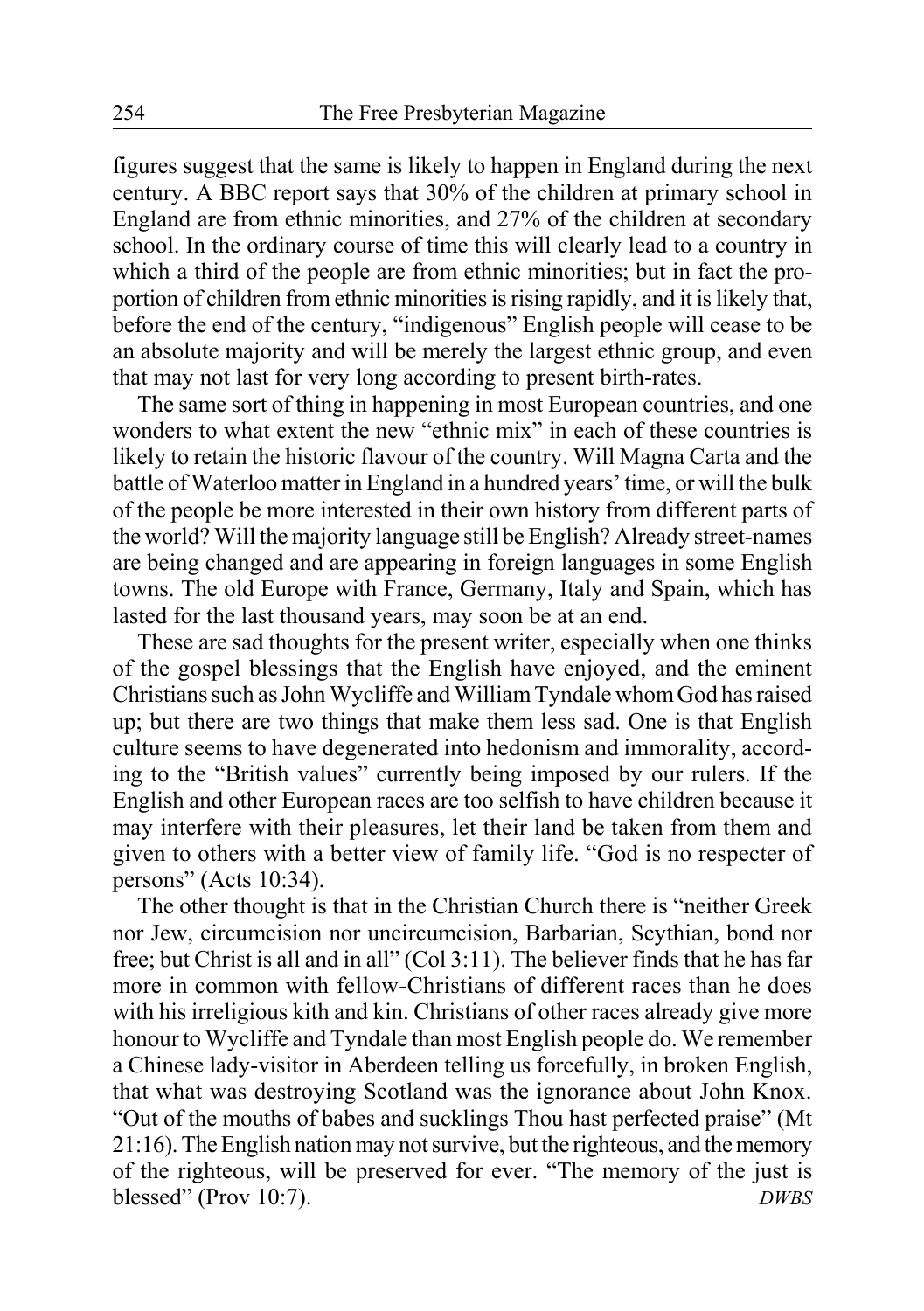# **Church Information**

### **Resolution on Versions of the Bible**

We, the Synod of the Free Presbyterian Church of Scotland, met at Inverness this twentieth day of May 2015, taking into consideration the spate of newly translated versions of the Bible in English published in recent times, and particularly their increasing use in public and private worship among those professing Evangelical beliefs, reaffirm our adherence to the Authorised/ King James Version of 1611, as the only version to be used in the public worship, Bible Classes and Sabbath Schools of our Church, and as the only version recommended for use in family and private devotions. We would urge our people not to be affected by the present tendency in professed Evangelical circles to use a variety of modern versions but to adhere to the Authorised Version of the Bible which is still unsurpassed in its fidelity to the original text of the Scriptures and in its beauty of language and diction.

We reaffirm the following principles expressed in the Synod Resolution on English Standard Version on 24 May 2006.

Modern versions are to a greater or lesser extent based upon a reconstructed Greek text that departs from the Received Text preserved by the special providence of God in all ages. Contrary to the false claim of modern textual critics that the Church lost the true Word of God for many generations, the Church has had God's pure Word in all generations by copying and recopying the Word of God.

*The Westminster Confession*, to which we wholeheartedly subscribe, rejects and repudiates the view that the true Scripture was ever lost to the Church of God. It states: "The Old Testament in Hebrew, and the New Testament in Greek, being immediately inspired by God, and by His singular care and providence kept pure in all ages, are therefore authentical; so as in all controversies of religion, the Church is finally to appeal unto them" (1:8).

Unlike the Authorised Version, modern versions do not distinguish between the singular and plural second person, although the Hebrew and Greek original make this distinction and it is often essential for understanding the meaning of the text.

We also reaffirm the Synod Resolution on Versions of the Bible on 20 May 1981, which outlined the following points.

In our view, the use of modern English versions which are in many places unfaithful to the original text:

(1) undermines confidence in the Scriptures as the very Word of God, the inspired, infallible and inerrant revelation of His will to man;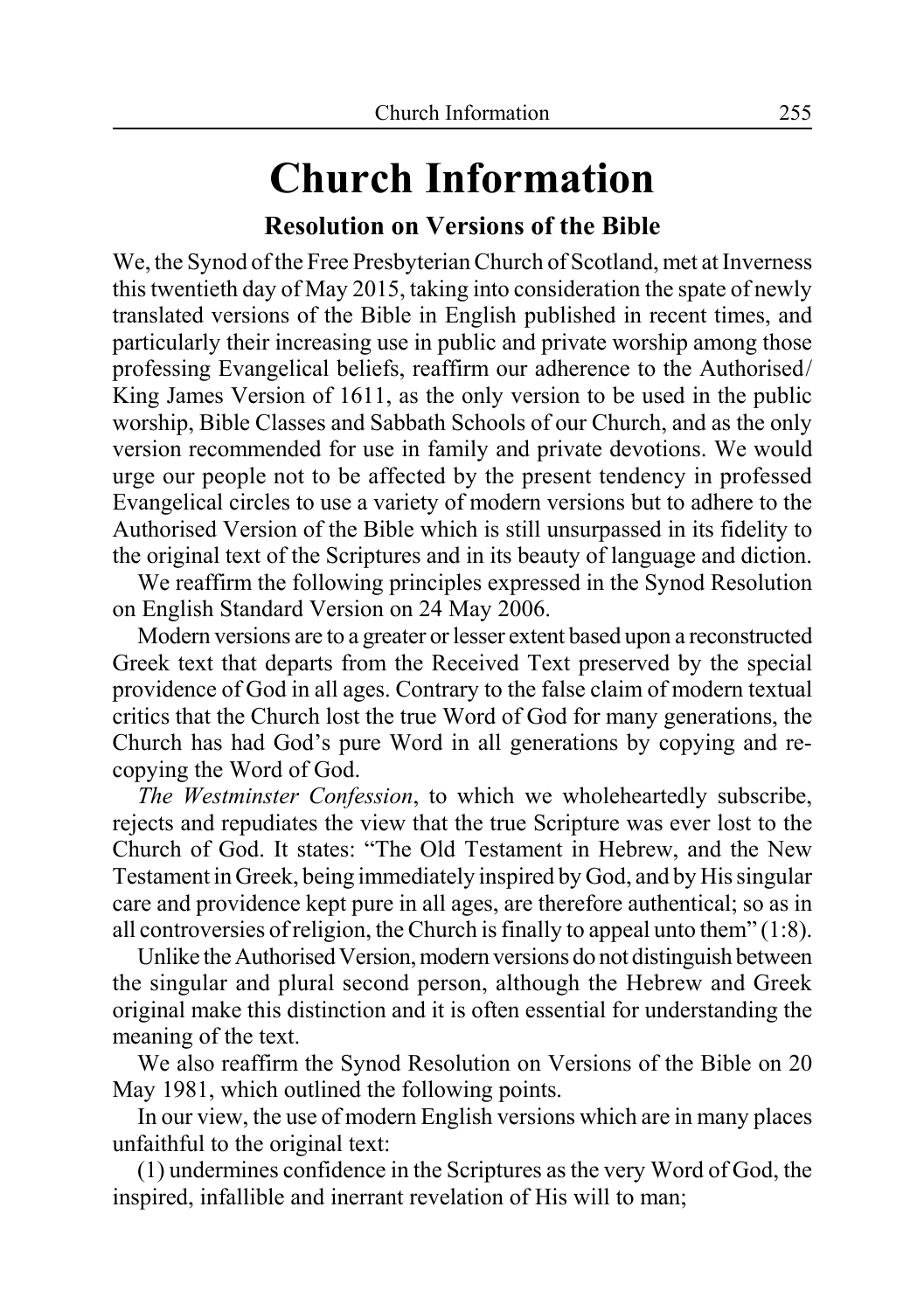(2) undermines the authority of the Scriptures in the minds of the people;

(3) opens the way for false teachings to be further spread abroad;

(4) increases the divisions in the Churches;

(5) makes the systematic learning by heart of portions of the Word of God much more difficult;

(6) increases the cost of the publication of the Scriptures and so curtails instead of extends the circulation of the Scriptures;

(7) above all, dishonours God, whose Word it is, and who has pronounced a "Woe" on all who tamper with His Word. "For I testify unto every man that heareth the words of the prophecy of this book, If any man shall add unto these things, God shall add unto him the plagues that are written in this book: and if any man shall take away from the words of the book of this prophecy, God shall take away his part out of the book of life, and out of the holy city, and from the things which are written in this book" (Rev 22:18,19).

### **Meetings of Presbytery** (DV)

*Australia & New Zealand:* At Sydney, on Friday, September 4, at 10 am. *Southern:* At Glasgow, on Tuesday, September 29, at 2 pm. *Zimbabwe:* At Bulawayo, on Tuesday, October 13, at 11 am. *Western:* At Lochcarron, on Tuesday, October 20, at 11 am. *Outer Isles:* At Stornoway, on Tuesday, October 20, at 11 am. *Northern:* At Dingwall, on Tuesday, November 10, at 2 pm.

### **Jewish and Foreign Missions Fund**

By appointment of Synod, the second of the year's two special collections for the Jewish and Foreign Missions Fund is to be taken in congregations during August. *W Campbell*, General Treasurer

### **Acknowledgement of Donations**

- *Congregational Treasurers* acknowledge with sincere thanks the following donations: **Duirinish:** North Uist Friend, £40 per RAC.
	- **North Tolsta:** Iain, Andrew and Alex, 19 North Tolsta, In loving memory of our parents John and Mary Miller, £3000. *Communion Expenses:* LMA, £100; Anon, £40, £40; Mrs MacLeod, 10 New Tolsta, £40; Mrs Hadden, £50. *Sustentation Fund:* Anon, £20.
	- **Perth:** *Communion Expenses:* Anon, £20. *Magazines Fund:* TL, £100 per AMP.
	- **Portree:** *Bus Fund:* Anon, £10. *Communion Expenses:* Anon, £20. *Sustentation Fund:* Anon, £40; Anon, £100 per Rev IMD.
	- **Shieldaig:** Anon, £800. *Communion Expenses:* Anon, £140, £100. *Sustentation Fund:* Anon, £110.

**South Harris:** Raasay Friend, £20 per Rev KDM.

- **Staffin:** Raasay Friend, £20 per Rev WAW. *Manse Fund:* Anon, £100 per Rev WAW. *Sustentation Fund:* Anon, Shieldaig, £100 per Rev WAW.
- **Stornoway:** The family of the late Mr D MacLeod, 25 Achmore, £100; Tolsta Friend, £80. *Communion Expenses:* Anon, £100.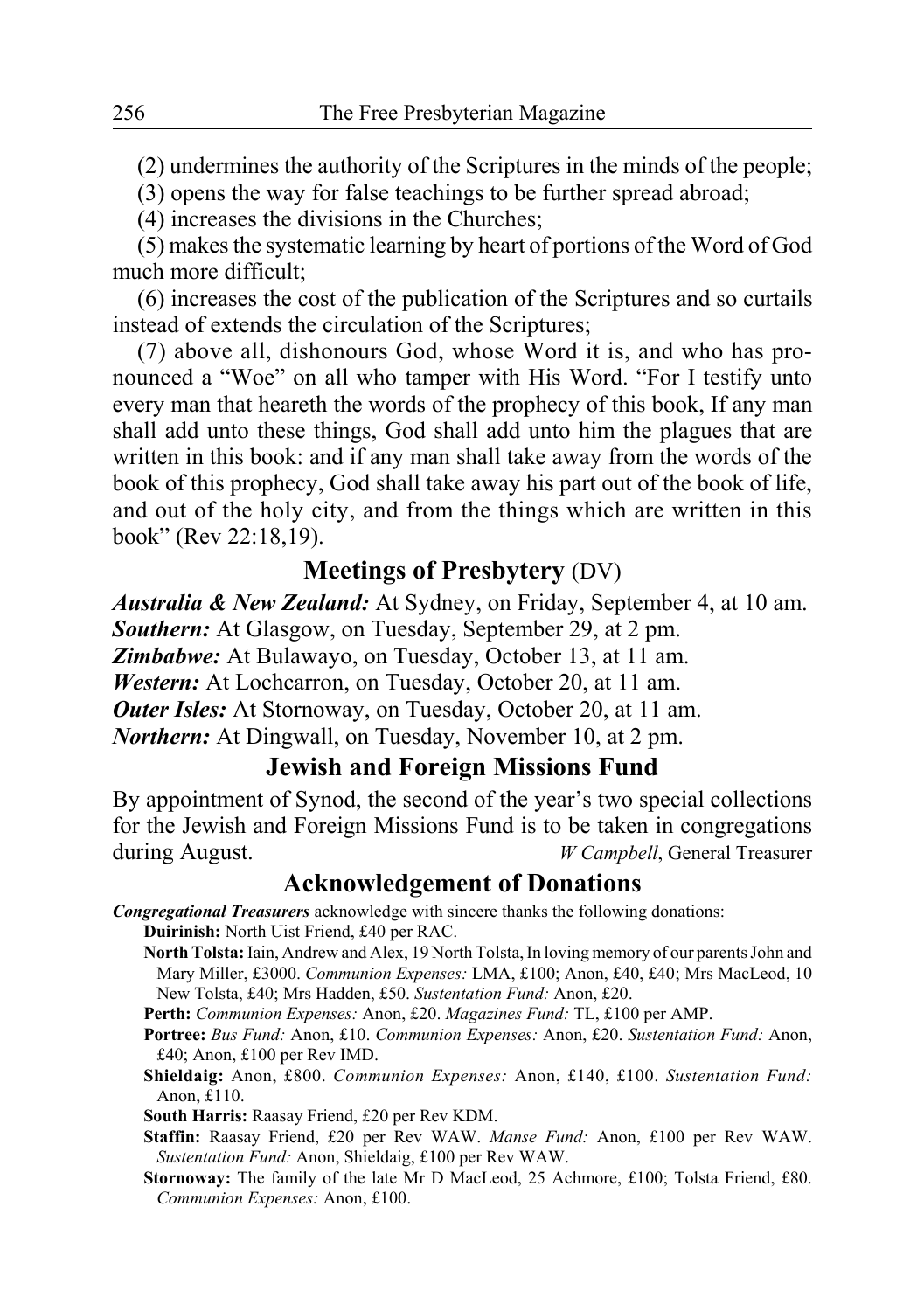### **FREE PRESBYTERIAN PLACES OF WORSHIP**

#### **Scotland**

**Aberdeen:** 2 Alford Place, AB10 1YD, Sabbath 11 am, 6 pm; Tuesday, 7.15 pm. Rev D W B Somerset BSc DPhil, 18 Carlton Place, Aberdeen, AB15 4BQ; tel: 01224 645250.

**Bracadale: Struan:** Sabbath 12 noon; Wednesday 7 pm (fortnightly). Contact Rev J B Jardine; tel: 01859 502253.

**Dingwall:** Church, Hill Street: Sabbath 11 am, 6.30 pm; Wednesday 7.30 pm. **Beauly** (Balblair): Sabbath 6.30 pm, Thursday 7.30 pm. Rev Neil M Ross BA, 10 Achany Rd, Dingwall, IV15 9JB; tel/fax: 01349 864351, e-mail: nmross2001@yahoo.co.uk.

**Dornoch:** Sabbath 11.30 am. Manse tel: 01862 810615. **Bonar:** Sabbath 6 pm. Wednesday 7.30 pm (alternately in Dornoch and Bonar). **Lairg:** Church and Manse; **Rogart:** Church; no F P services. Contact Rev N M Ross; tel: 01349 864351. **Dundee:** Manse. No F P Church services.

**Edinburgh:** 63 Gilmore Place, Sabbath 11 am, 6.30 pm; Thursday 7.30 pm. Rev D Campbell, 35B Barnton Avenue West, Edinburgh EH4 6DF; tel: 0131 312 8227.

**Farr** (by Daviot)**:** Sabbath 12 noon. **Tomatin:** Sabbath 12 noon. **Stratherrick:** Sabbath 12 noon. (Each of these services is held once in three weeks as intimated). **Farr:** Thursday 7.30 pm (as intimated). Contact Mr M J Schouten; tel: 01463 221776.

**Fort William:** Monzie Square, Sabbath 11 am, 6.30 pm as intimated. Manse: 15 Perth Place, PH33 6UL; tel: 01397 708553. Contact Mr D A McKinnon. Tel: 01397 702597.

**Gairloch** (Ross-shire): Sabbath 11 am, 6.30 pm. Prayer meeting in **Strath**, Thursday 7.30 pm. Rev A E W MacDonald MA, F P Manse, Gairloch, Ross-shire, IV21 2BS; tel: 01445 712247.

**Glasgow:** St Jude's Church, 137 Woodlands Road, G3 6LE. Sabbath 11 am and 6.30 pm; Wednesday 7.30 pm. Rev Roderick MacLeod BA, 4 Laurel Park Close, Glasgow, G13 1RD; tel: 0141 954 3759.

**Greenock:** 40 East Hamilton Street, Sabbath 2.30 pm.

**Halkirk:** Sabbath 11.30 am; Thursday 7.30 pm. Manse tel: 01847 831758. **Thurso:** Sabbath 5 pm; **Wick:** Church; **Strathy:** Church; no F P Church services.

**Harris (North): Tarbert:** Sabbath 12 noon, 6 pm; Thursday 7 pm. **Stockinish:** Tuesday 7 pm. Rev J B Jardine BD, F P Manse, Tarbert, Isle of Harris, HS3 3DF; tel: 01859 502253, e-mail: northharris.fpc@btopenworld.com.

**Harris (South): Leverburgh:** Sabbath 12 noon, 6 pm. **Sheilebost:** Sabbath 12 noon (as intimated). Prayer meetings in **Leverburgh, Sheilebost** and **Strond** as intimated. Rev K D Macleod BSc, F P Manse, Leverburgh, HS5 3UA; tel: 01859 520271.

**Inverness:** Chapel Street, Sabbath 11 am, 6.30 pm; Wednesday 7.30 pm. Contact Mr A MacRae; tel: 01463 790521.

**Kinlochbervie:** Sabbath 11.30 am; Tuesday 7.30 pm. Manse tel: 01971 521268. **Scourie:** Sabbath 6 pm.

**Kyle of Lochalsh:** Sabbath 6 pm. Manse tel: 01599 534933. Contact Rev D A Ross; tel: 01445 731340.

**Laide** (Ross-shire): Sabbath 12 noon, 6 pm; Wednesday 7 pm. Rev D A Ross. F P Manse, Laide, IV22 2NB; tel: 01445 731340. **Lochcarron:** Sabbath 11 am, 6 pm; Wednesday 7 pm. Manse.

**Lochinver:** Church. No F P services at present. Manse tel: 01571 844484.

**Ness:** Sabbath 12 noon, 6 pm; Wednesday 7 pm. Rev A W MacColl MA PhD, F P Manse, Swainbost, HS2 0TA; tel: 01851 810228. **North Tolsta:** Sabbath 12 noon, 6 pm; Thursday 7 pm; 1st Monday of month 7 pm. Manse tel: 01851 890325. Contact Rev J R Tallach; tel: 01851 702501.

**North Uist: Bayhead:** Sabbath 12 noon, 6 pm; Wednesday 7.30 pm (fortnightly). **Sollas:** Wednesday 7.30 pm (fortnightly). Rev D Macdonald BA, F P Manse, Bayhead, North Uist, HS6 5DS; tel: 01876 510233.

**Oban:** Church and Manse. No F P services at present.

**Perth:** Pomarium, off Leonard Street. Sabbath 11 am, 6 pm; Wednesday 7.30 pm. Contact Rev D Campbell; tel: 0131 312 8227.

**Portree:** Sabbath 12 noon, 6.30 pm; Wednesday 7 pm.. Rev I D MacDonald, F P Manse, Achachork, Portree, IV51 9HT; tel: 01478 612110. **Raasay:** Sabbath 12 noon, 6 pm; Saturday 7 pm. Contact Rev W A Weale; tel:01470 562243.

**Shieldaig:** Sabbath 11 am; **Applecross:** Sabbath 6pm. Tuesday 7 pm (alternately in Shieldaig and Applecross). Shieldaig manse tel: 01520 755259, Applecross manse tel: 01520 744411. Contact Rev D A Ross; tel: 01445 731340.

**Staffin:** Sabbath 12 noon, 5 pm; Wednesday 7 pm. Rev W A Weale, F P Manse, Staffin, IV51 9HY; tel: 01470 562243.

**Stornoway:** Matheson Road, Sabbath 11 am, 6.30 pm; Thursday 7.30 pm. **Achmore:** Sabbath 12 noon; Tuesday 7 pm. Rev J R Tallach MB ChB, 2 Fleming Place, Stornoway, HS1 2NH; tel: 01851 702501.

**Tain:** Church and Manse. **Fearn:** Church. No F P services. See Dornoch and Bonar.

**Uig (Lewis) Miavaig:** Sabbath 12 noon Gaelic, 6 pm English; Wednesday 12 noon. Manse tel: 01851 672251. Contact Rev J R Tallach; tel: 01851 702501.

**Ullapool:** Sabbath 11 am, 6 pm; Wednesday 7.30 pm. Manse: Quay Street, IV26 2UE; tel: 01854 612449.

**Vatten:** Sabbath 6 pm; Wednesday 7 pm (fortnightly). **Glendale, Waternish:** As intimated. Contact Rev I D MacDonald; tel: 01478 612110.

### **England**

**Barnoldswick:** Kelbrook Road, Sabbath 11 am, 6 pm; Friday 7.30 pm; Wednesday 8 pm, alternately in Sandbach and Gatley. **South Manchester:** Sabbath 6.00 pm, in Trinity Church, Massie Street, Cheadle (entry at rear of building). Rev K M Watkins, 252 Briercliffe Road, Burnley, BB10 2DQ; tel: 01282 835800.

**Broadstairs:** Sabbath 11 am, 5 pm at Portland Centre, Hopeville Ave, St Peter's; Tuesday 7 pm at Friends' Meeting House, St Peter's Park Rd. Contact Dr T Martin; tel: 01843 866369**.**

**London:** Zoar Chapel, Varden St, E1. Sabbath 11 am, 6.30 pm; Wednesday 7 pm. Rev J MacLeod MA, 6 Church Ave, Sidcup, Kent, DA14 6BU; tel: 0208 309 1623.

#### **Northern Ireland**

**Larne:** Station Road. Sabbath 11.30 am, 6.30 pm; Monday 11.00 am. Contact Rev K M Watkins; tel: 01282 850296.